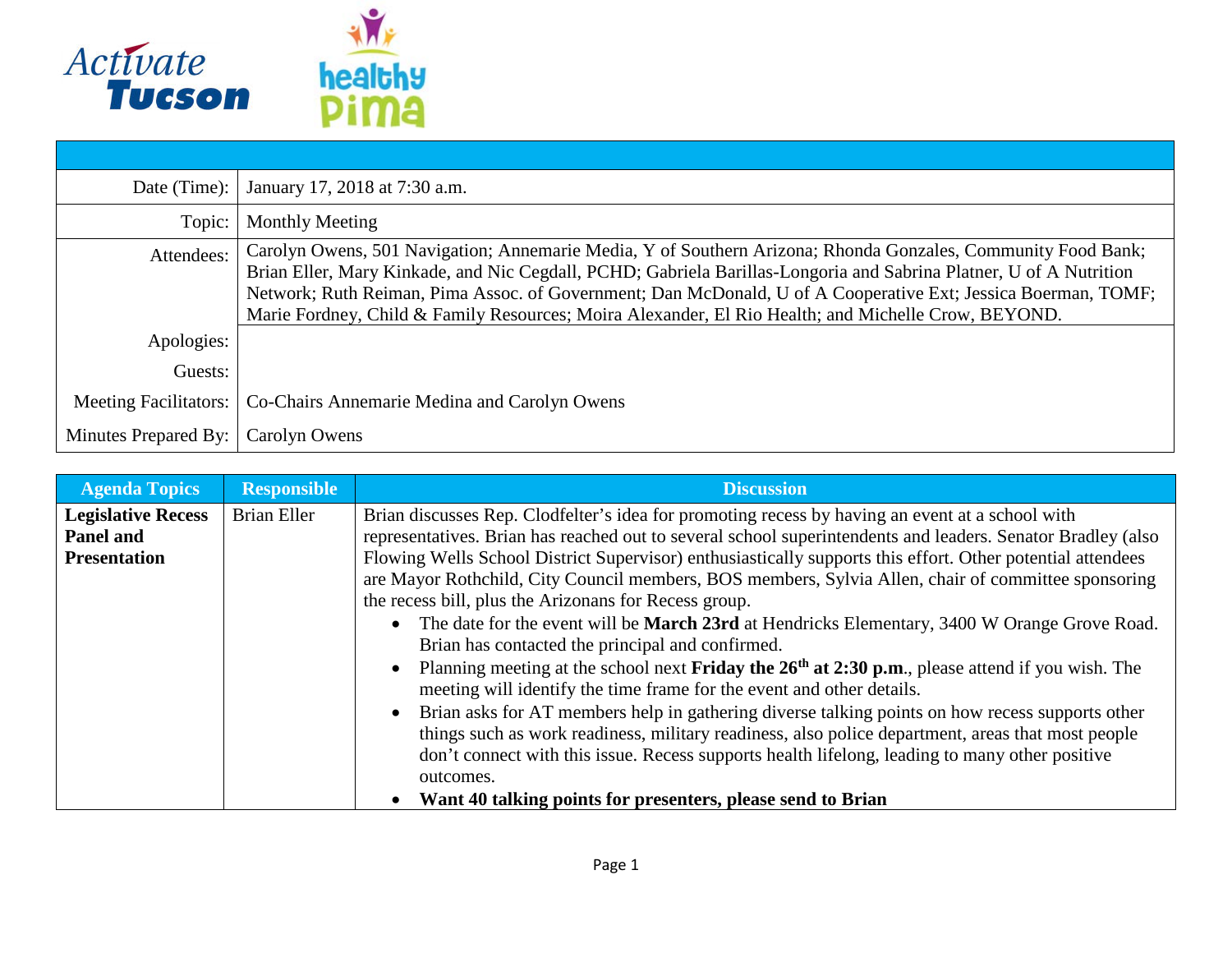

|                                                                                       |                        | • If any AT members have contacts with the press, please send to Brian or Annemarie. We want<br>media involved, especially if Sen Allen attends, the group is working on a press release. This could<br>be a great opportunity to promote the importance of recess and physical activity.<br>The event will probably take place in the morning. All representatives will wear t shirts with<br>slogans about recess (to be determined), the reps attending will participate in recess with the kids,<br>then meet with press<br>Want to have Mayor, City Council reps, Sen Allen, Sen Bradley (confirmed) Rep<br>Clodfelter(confirmed), Director of Pima County Health Dept., CEO of the Y, Board of Supervisors,<br>School Supervisors, who else? AT co-chairs will help send invites on AT letterhead, once time is<br>ironed out. Send any ideas for who should be invited to Brian or Annemarie. Gabby will reach<br>out to Cunningham, Annemarie will reach out to Regina and Dan Maries at KOLD plus talk to Y<br>marketing person for other media contacts.                                                                                                                                      |
|---------------------------------------------------------------------------------------|------------------------|---------------------------------------------------------------------------------------------------------------------------------------------------------------------------------------------------------------------------------------------------------------------------------------------------------------------------------------------------------------------------------------------------------------------------------------------------------------------------------------------------------------------------------------------------------------------------------------------------------------------------------------------------------------------------------------------------------------------------------------------------------------------------------------------------------------------------------------------------------------------------------------------------------------------------------------------------------------------------------------------------------------------------------------------------------------------------------------------------------------------------------------------------------------------------------------------------------|
|                                                                                       |                        | Depending on where bill is in process the event will either support the newly passed bill or encourage<br>support of the bill. Bill is SB 1083, Recess bill written, to be proposed at committee. Bill outlines recess<br>for K-5, two recesses with no time amount specified, PE may also count toward credit hours.                                                                                                                                                                                                                                                                                                                                                                                                                                                                                                                                                                                                                                                                                                                                                                                                                                                                                   |
|                                                                                       |                        | Please mark your calendars for March 23 <sup>rd</sup> and watch for updates as they become available!                                                                                                                                                                                                                                                                                                                                                                                                                                                                                                                                                                                                                                                                                                                                                                                                                                                                                                                                                                                                                                                                                                   |
| <b>Discuss Living</b><br><b>Streets Alliance</b><br><b>Complete Streets</b><br>policy | Gabby and<br>Annemarie | Living Streets Alliance and Complete Streets policy – Gabby is board member, they are using their Voices<br>for Healthy Kids from RWJF grant to work on complete streets policy, and want to have it adopted by City<br>by fall 2018. Living Streets has been building public support, and is now working with City to write the<br>policy. The policy will guide future projects and updates to make Tucson streets more user friendly for all<br>users with a focus on equity. The Y has a walking grant that will help bring Gil Peňalosa, a well-known<br>speaker, to Tucson to present about his work on these efforts. Hopefully his presentation will coincide with<br>Cyclovia. Most likely once the City of Tucson adopts a complete streets policy all other jurisdictions will<br>adopt it too. That's what has happened in the past with other ordinances. PAG has resolution but not<br>ordinance. AT will provide info about the speaker event once confirmed.<br>Please go to https://www.livingstreetsalliance.org/our-work/campaigns/complete-streets/voice-your-<br>support-for-complete-streets there is a very short questionnaire you can fill out to support complete<br>streets. |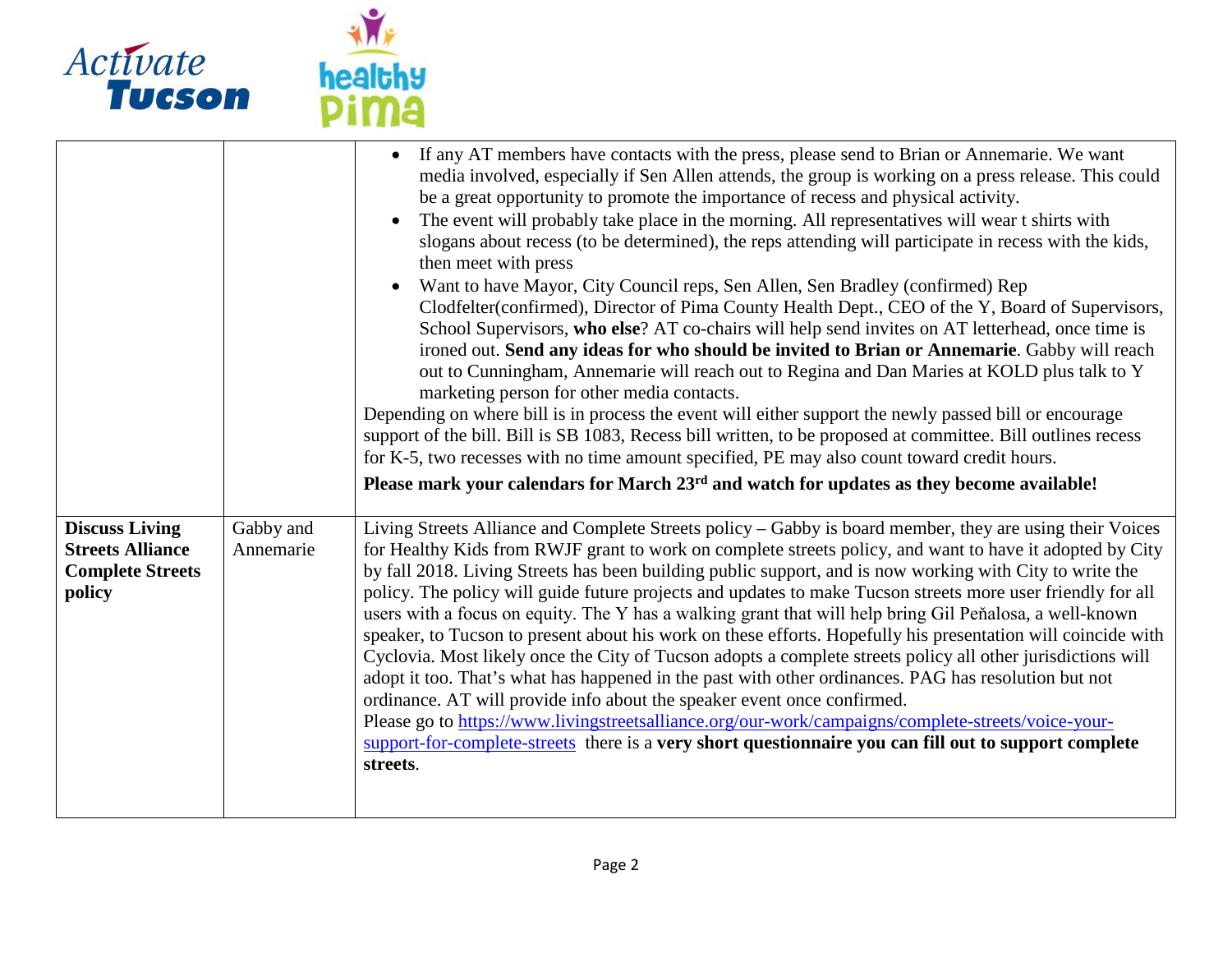



| <b>Review Vitalyst</b>                                  | Group        | Vitalyst small grant, now Live Well AZ. Have \$100K total available for mini grants ranging from \$1K to                                                                                                                                                                                                                                                                                                                                                                                                                                                                                                                                                                                                                                                                                                                                                                                                                                                                                                                                                            |
|---------------------------------------------------------|--------------|---------------------------------------------------------------------------------------------------------------------------------------------------------------------------------------------------------------------------------------------------------------------------------------------------------------------------------------------------------------------------------------------------------------------------------------------------------------------------------------------------------------------------------------------------------------------------------------------------------------------------------------------------------------------------------------------------------------------------------------------------------------------------------------------------------------------------------------------------------------------------------------------------------------------------------------------------------------------------------------------------------------------------------------------------------------------|
| small grants and                                        |              | \$15K, May 26 <sup>th</sup> deadline but once \$100K is gone its gone, so applying sooner is better.                                                                                                                                                                                                                                                                                                                                                                                                                                                                                                                                                                                                                                                                                                                                                                                                                                                                                                                                                                |
| discuss Shared                                          |              | Must be place based work, with community engagement, multiple focus for those served. There is a short                                                                                                                                                                                                                                                                                                                                                                                                                                                                                                                                                                                                                                                                                                                                                                                                                                                                                                                                                              |
| and Joint Use                                           |              | grant application and report. The Y can be fiscal agent. Notice in two weeks so fast turnaround.                                                                                                                                                                                                                                                                                                                                                                                                                                                                                                                                                                                                                                                                                                                                                                                                                                                                                                                                                                    |
| agreements                                              |              | Ask to buy t-shirts, food, other advocacy for recess bill?                                                                                                                                                                                                                                                                                                                                                                                                                                                                                                                                                                                                                                                                                                                                                                                                                                                                                                                                                                                                          |
|                                                         |              | Another possibility is a joint use agreement with Flowing Wells, Dr Baker is on board with it.<br>Currently affluent schools rent the school grounds for baseball, etc. He'd like to bring in low<br>income families from the neighborhood to use their fields. Bathrooms get destroyed so lots of<br>expense but funders often don't want to support ongoing maintenance so may not be the best<br>match.<br>Gabby been working with Mission Manor school on a shared use agreement. Other groups<br>$\bullet$<br>including Boys and Girls club, City, and others are working to implement. Historically the<br>neighborhood around the school was a walkable area, is it still? Will poll parents at drop off time.<br>Principal wants to open up gym and grounds to the neighborhood.<br>Dan comments joint use is more complicated, requires an agreement with the City. Shared use is<br>$\bullet$<br>easier to implement.<br>We need to identify the best use for a request to Vitalyst; Annemarie and Carolyn will continue to discuss<br>with our partners. |
| <b>AT Member</b>                                        | Carolyn with | Carolyn and Annemarie have been co-chairs for a number of years and we are willing to share the love!                                                                                                                                                                                                                                                                                                                                                                                                                                                                                                                                                                                                                                                                                                                                                                                                                                                                                                                                                               |
| <b>Survey and</b><br>Leadership                         | group input  | Please contact either of us if you are interested in serving as co-chair. Estimate around 5 hours a month<br>in time commitment.                                                                                                                                                                                                                                                                                                                                                                                                                                                                                                                                                                                                                                                                                                                                                                                                                                                                                                                                    |
|                                                         |              | Please watch for a link to a short survey to assess your involvement, what issues interest you, whether<br>current dates and times work well, etc. We will send by end of January or early February.                                                                                                                                                                                                                                                                                                                                                                                                                                                                                                                                                                                                                                                                                                                                                                                                                                                                |
| <b>Member Activities</b><br>and<br><b>Announcements</b> | Members      | This weekend Japanese cultural heritage fdn at PCC downtown, mochi making, martial arts, food,<br>$\bullet$<br>dance, etc \$5 each, 1 to 5 pm. Saturday, Jan 20th<br>PAG has Jan 30th, Activate Your Commute, downtown event, see attached flyer, over lunch hour<br>$\bullet$<br>downtown, lots of supporters and prizes!                                                                                                                                                                                                                                                                                                                                                                                                                                                                                                                                                                                                                                                                                                                                          |
|                                                         |              |                                                                                                                                                                                                                                                                                                                                                                                                                                                                                                                                                                                                                                                                                                                                                                                                                                                                                                                                                                                                                                                                     |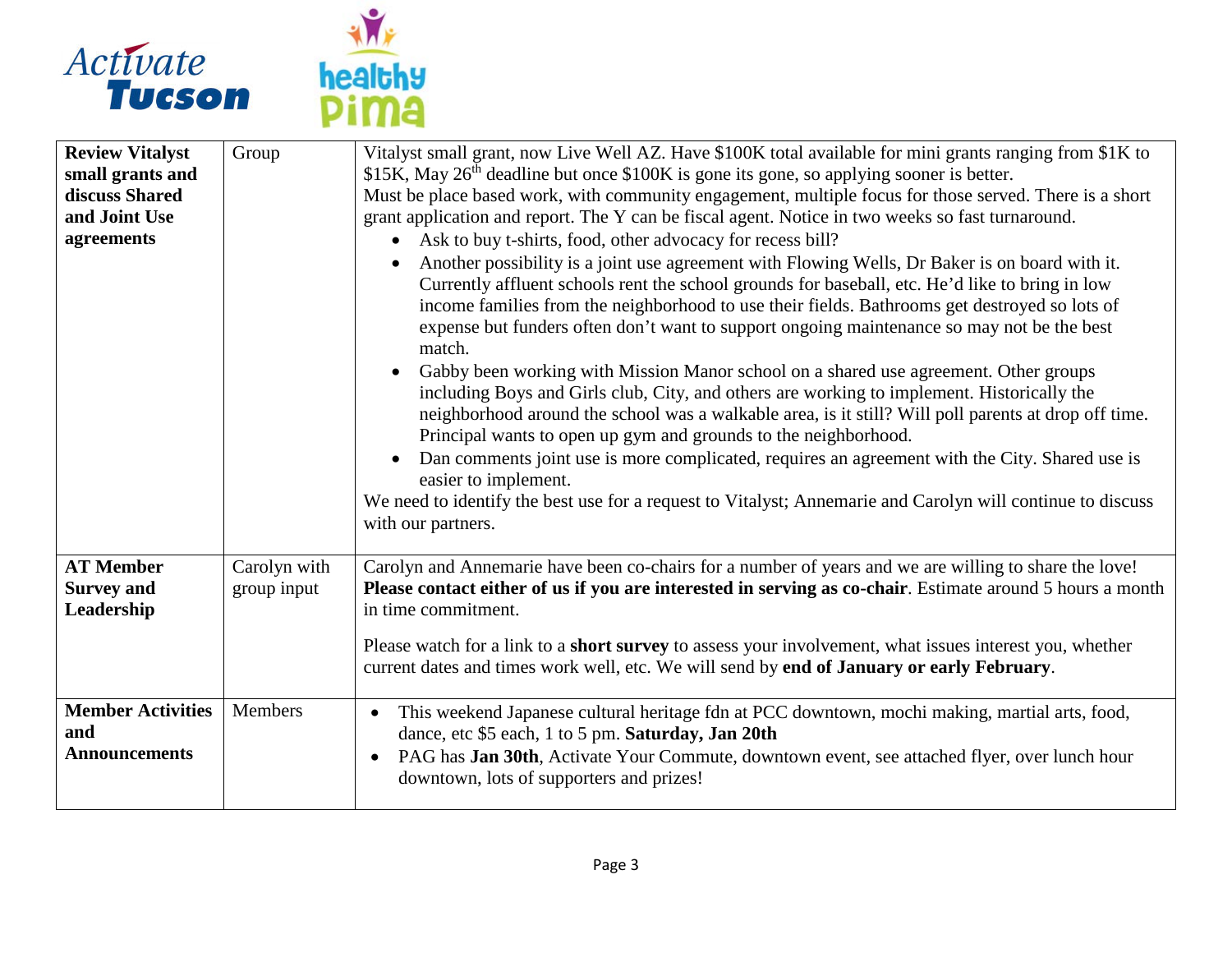

|           |                                      | PC Bike Ambassadors will be on the Loop in Jan and Feb, with Loop maps, bike bells and safety<br>items, all volunteers, stop by and say thank you for our nationally recognized Loop. Various locations<br>through Jan and Feb (see list in print out) Watch for the table and signs at the Loop and parks that<br>connect<br>BEYOND Park RX walks every Thursday at Mercado, conjunction with the Farmers Market, goes to<br>$\bullet$<br>Mission Gardens register at 3, walk is at 4:15. Try to reach people who don't normally walk. El Rio<br>refers people, have folks in wheelchairs, families, students, variety of people attending. If you do 5<br>walks you get a \$5 coin for Farmers Market. Last weekend's BEYOND events were very successful.<br>Mary from Healthy Pima says groups have finished action plans, new website will go live next week,<br>will have action plans posted, calendar of events, etc. Want to connect various groups. Activate<br>Tucson will support action plans where applicable<br>Dan has several events, Tucson Marathon family fitness in Dec, change in leadership so couldn't do<br>in 2017, but college of public health is helping to create a super hero fit fun day, geared toward<br>elementary kids K-8, everyone gets a cape (kids). One mile fun run at U of A mall, plus other events<br>to be active in many ways. S AZ roadrunners also participating. April 28th 8 a.m. to 11 a.m. (may<br>change, still working out) vendors will be present. Contact Dan if interested in being a vendor at<br>event, also putting together list, still working it out, could be businesses.<br>City of Tucson commission of food security wants to be involved in forums around food equity and<br>$\bullet$<br>food insecurity. Want to set forums to coordinate efforts with school districts, food bank, public<br>health, faith community, create an action plan as a result. Meeting today to discuss further. Very<br>beginning stages will give more updates as available |
|-----------|--------------------------------------|---------------------------------------------------------------------------------------------------------------------------------------------------------------------------------------------------------------------------------------------------------------------------------------------------------------------------------------------------------------------------------------------------------------------------------------------------------------------------------------------------------------------------------------------------------------------------------------------------------------------------------------------------------------------------------------------------------------------------------------------------------------------------------------------------------------------------------------------------------------------------------------------------------------------------------------------------------------------------------------------------------------------------------------------------------------------------------------------------------------------------------------------------------------------------------------------------------------------------------------------------------------------------------------------------------------------------------------------------------------------------------------------------------------------------------------------------------------------------------------------------------------------------------------------------------------------------------------------------------------------------------------------------------------------------------------------------------------------------------------------------------------------------------------------------------------------------------------------------------------------------------------------------------------------------------------------------------------------------------------------------------------------------------|
|           |                                      |                                                                                                                                                                                                                                                                                                                                                                                                                                                                                                                                                                                                                                                                                                                                                                                                                                                                                                                                                                                                                                                                                                                                                                                                                                                                                                                                                                                                                                                                                                                                                                                                                                                                                                                                                                                                                                                                                                                                                                                                                                 |
|           |                                      | March 17th Loop party from 10 to 3 at Kino Stadium, Chuck Huckleberry lots of PC reps, Michelle<br>has people who want to do aid stations at this event, she will work with Brian to iron it out, Brian will                                                                                                                                                                                                                                                                                                                                                                                                                                                                                                                                                                                                                                                                                                                                                                                                                                                                                                                                                                                                                                                                                                                                                                                                                                                                                                                                                                                                                                                                                                                                                                                                                                                                                                                                                                                                                    |
|           |                                      | check with steering committee                                                                                                                                                                                                                                                                                                                                                                                                                                                                                                                                                                                                                                                                                                                                                                                                                                                                                                                                                                                                                                                                                                                                                                                                                                                                                                                                                                                                                                                                                                                                                                                                                                                                                                                                                                                                                                                                                                                                                                                                   |
|           |                                      | Next Meeting: Wednesday, February 21, 7:30 a.m. to 9:00 a.m. at TOMF, 3182 N. Swan Road                                                                                                                                                                                                                                                                                                                                                                                                                                                                                                                                                                                                                                                                                                                                                                                                                                                                                                                                                                                                                                                                                                                                                                                                                                                                                                                                                                                                                                                                                                                                                                                                                                                                                                                                                                                                                                                                                                                                         |
| $\bullet$ | <b>Updates regarding March event</b> |                                                                                                                                                                                                                                                                                                                                                                                                                                                                                                                                                                                                                                                                                                                                                                                                                                                                                                                                                                                                                                                                                                                                                                                                                                                                                                                                                                                                                                                                                                                                                                                                                                                                                                                                                                                                                                                                                                                                                                                                                                 |

• Results of survey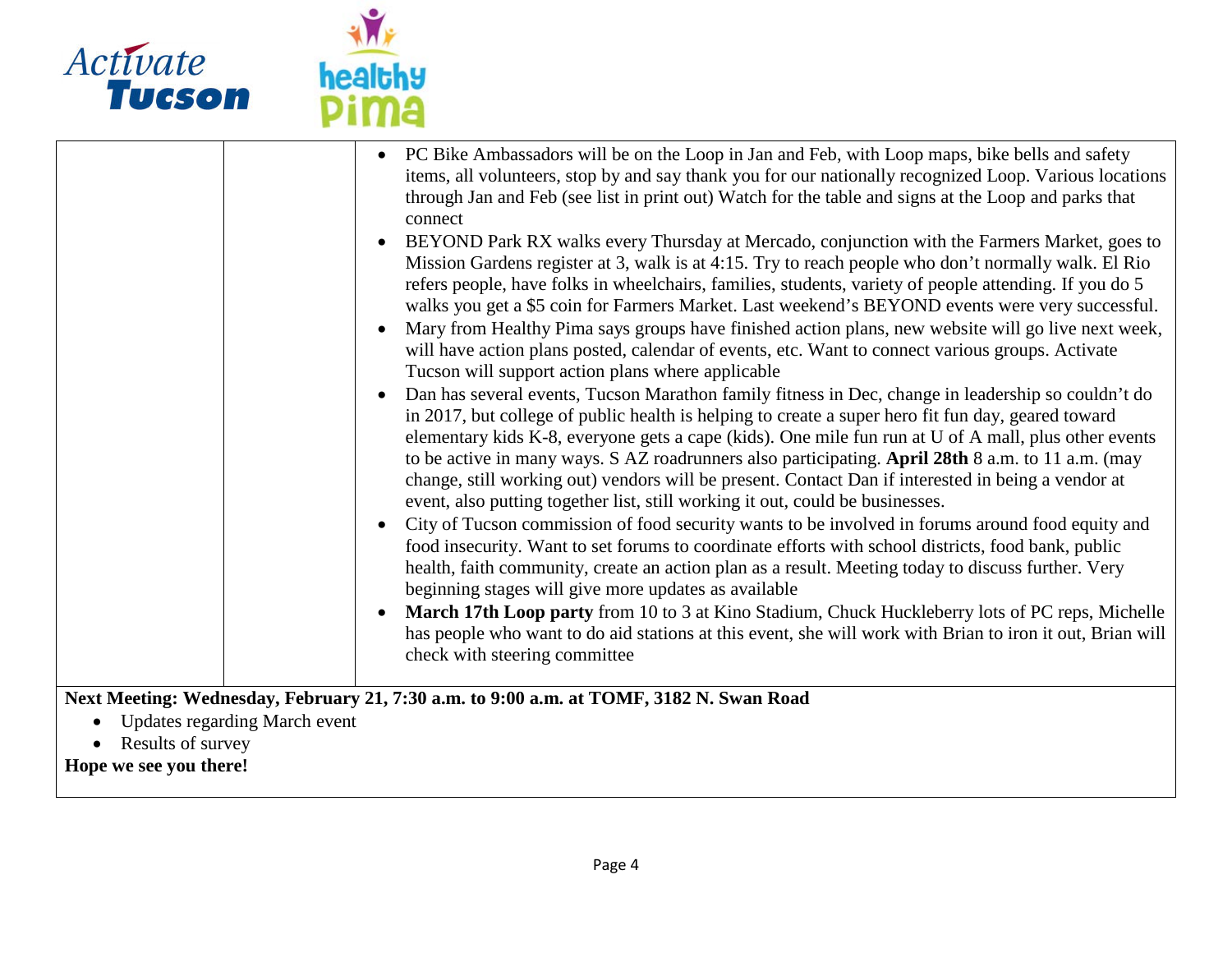

| Date (Time):                 | February 21, 2018 at 7:30 a.m.                                                                                                                                                                                                                                                                                        |
|------------------------------|-----------------------------------------------------------------------------------------------------------------------------------------------------------------------------------------------------------------------------------------------------------------------------------------------------------------------|
| Topic:                       | <b>Monthly Meeting</b>                                                                                                                                                                                                                                                                                                |
| Attendees:                   | Carolyn Owens, 501 Navigation; Annemarie Media, Y of Southern Arizona; Rhonda Gonzales, Community Food Bank;<br>Brian Eller, PCHD; Gabriela Barillas-Longoria, U of A Nutrition Network; Dan McDonald, U of A Cooperative Ext;<br>Jessica Boerman and Nicole Struck, TOMF; and Jodi Charvoz, UA Life Work Connection. |
| Apologies:<br>Guests:        | Marie Fordney, Child & Family Resources                                                                                                                                                                                                                                                                               |
| <b>Meeting Facilitators:</b> | Co-Chairs Annemarie Medina and Carolyn Owens                                                                                                                                                                                                                                                                          |
| Minutes Prepared By:         | Carolyn Owens                                                                                                                                                                                                                                                                                                         |

| <b>Agenda Topics</b>      | <b>Responsible</b> | <b>Discussion</b>                                                                                             |
|---------------------------|--------------------|---------------------------------------------------------------------------------------------------------------|
| <b>UPDATE,</b>            | <b>Brian Eller</b> | The recess bill, SB 1083, recess for K-5 students, is moving through the senate. The bill is going to the     |
| <b>PLEASE NOTE</b>        |                    | house on Feb 26th, individual constituents can call their state rep and ask them to support the bill.         |
| <b>NEW DATE</b>           |                    | See link below.                                                                                               |
| <b>Legislative Recess</b> |                    | Recess event, inviting state and local reps, superintendents and other stakeholders. Hendriks Elementary is   |
| Panel and                 |                    | really stepping up, students are doing posters about what they do (there is a lot). The school is a showcase  |
| <b>Presentation</b>       |                    | for implementing recess and physical activity with no additional funding needed.                              |
|                           |                    | Attendees will participate in recess activities with the kids. After that there will be a press conference,   |
|                           |                    | Brian will have a ball that reps will pass around when it's their turn to share talking points.               |
|                           |                    | • Recess event now April 13th, 11 a.m. to 1 p.m. Hendricks Elementary, 3400 W Orange Grove                    |
|                           |                    | Rd, Orange Grove and Shannon                                                                                  |
|                           |                    | Anyone have a contact with TUSD superintendent?                                                               |
|                           |                    | AT members please attend this event, we will check and see if there is an opportunity for your                |
|                           |                    | group to have an activity                                                                                     |
|                           |                    | We will make swag bags for attendees with cool stuff from AT<br>$\bullet$                                     |
|                           |                    | All members, please sign on to legislative portal and/or contact reps to support this bill! Here<br>$\bullet$ |
|                           |                    | is a link for all state legislators: https://www.azleg.gov/alisStaticPages/HowToContactMember.asp             |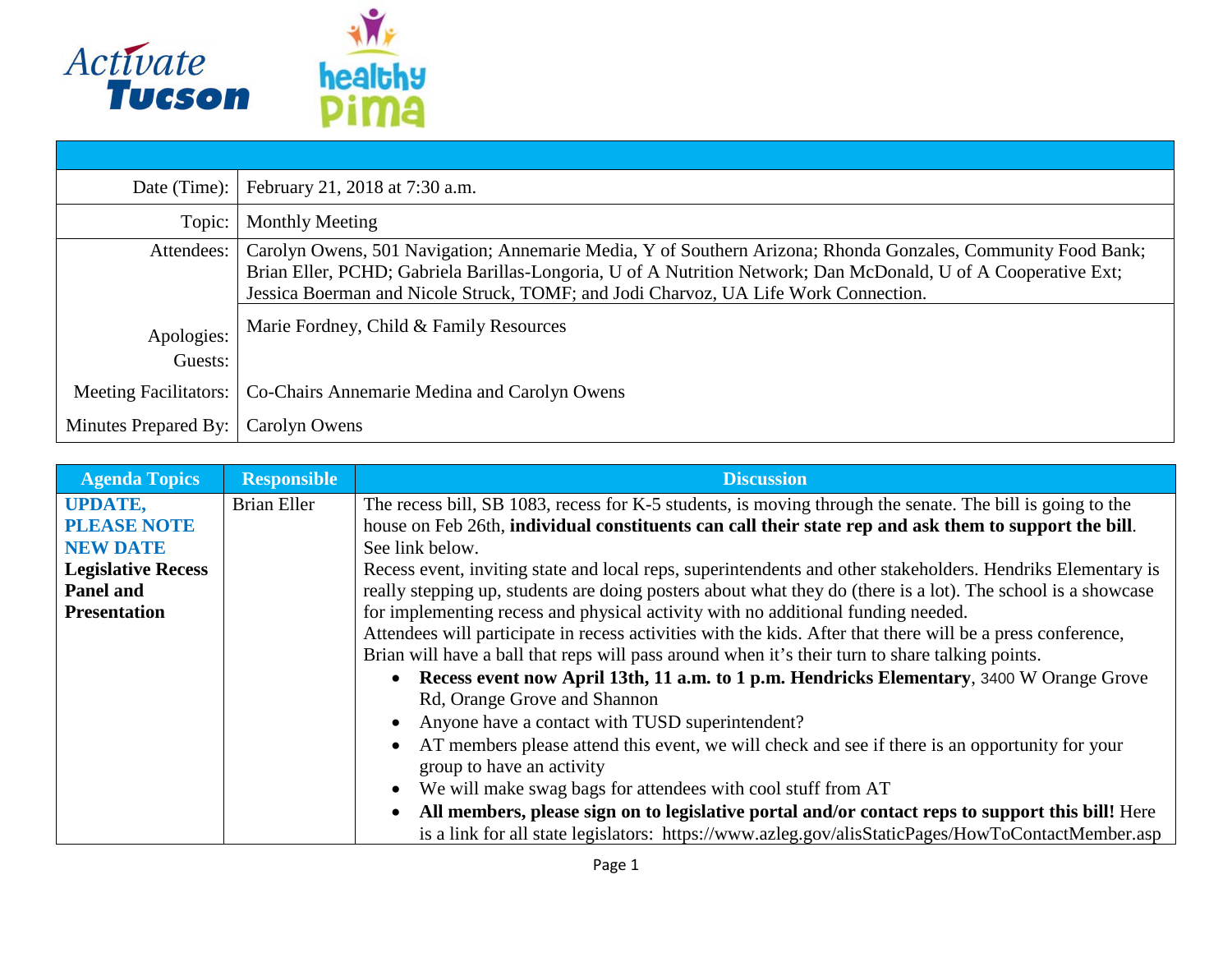

| <b>Review draft</b><br><b>Action Plan and</b><br><b>Healthy Pima</b><br>website | Group | Brian has put in request to communications team at Pima County but if issues AT will send out<br>invitations<br>If needed, Annemarie and Carolyn will draft an invite on AT letterhead, have press release ready,<br>send by March 1st<br>March 2nd next planning meeting at 11:45<br>$\bullet$<br>If any AT members have contacts with the press, please send to Brian or Annemarie. We want<br>$\bullet$<br>media involved, especially if Sen Allen attends, the group is working on a press release. This is a<br>great opportunity to promote the importance of recess and physical activity.<br>Want to have Mayor, City Council reps, Sen Allen, Sen Bradley (confirmed) Rep<br>$\bullet$<br>Clodfelter(confirmed), Director of Pima County Health Dept., CEO of the Y, Board of Supervisors,<br>School Supervisors, who else? Send any ideas for who should be invited to Brian or<br>Annemarie. Gabby will reach out to Cunningham, Annemarie will reach out to Regina and Dan<br>Maries at KOLD plus talk to Y marketing person for other media contacts.<br>Depending on where bill is in process the event will either support the newly passed bill or encourage<br>support of the bill.<br>Members had some edits and additions to the Action Plan:<br>Dan wants to continue having forums, similar to last June's we will add as Objective 4. Can use<br>$\bullet$<br>forums to engage policy makers on various levels, maybe City and County next? Plus school<br>superintendents and/or governing board<br>Add that AT will develop and pursue new bills, ordinances, etc. (not just support existing)<br>$\bullet$<br>Also add AT's relationship to Healthy Pima above goal as a heading<br>$\bullet$ |
|---------------------------------------------------------------------------------|-------|------------------------------------------------------------------------------------------------------------------------------------------------------------------------------------------------------------------------------------------------------------------------------------------------------------------------------------------------------------------------------------------------------------------------------------------------------------------------------------------------------------------------------------------------------------------------------------------------------------------------------------------------------------------------------------------------------------------------------------------------------------------------------------------------------------------------------------------------------------------------------------------------------------------------------------------------------------------------------------------------------------------------------------------------------------------------------------------------------------------------------------------------------------------------------------------------------------------------------------------------------------------------------------------------------------------------------------------------------------------------------------------------------------------------------------------------------------------------------------------------------------------------------------------------------------------------------------------------------------------------------------------------------------------------------------------------------------------------|
|                                                                                 |       |                                                                                                                                                                                                                                                                                                                                                                                                                                                                                                                                                                                                                                                                                                                                                                                                                                                                                                                                                                                                                                                                                                                                                                                                                                                                                                                                                                                                                                                                                                                                                                                                                                                                                                                        |
|                                                                                 |       |                                                                                                                                                                                                                                                                                                                                                                                                                                                                                                                                                                                                                                                                                                                                                                                                                                                                                                                                                                                                                                                                                                                                                                                                                                                                                                                                                                                                                                                                                                                                                                                                                                                                                                                        |
|                                                                                 |       |                                                                                                                                                                                                                                                                                                                                                                                                                                                                                                                                                                                                                                                                                                                                                                                                                                                                                                                                                                                                                                                                                                                                                                                                                                                                                                                                                                                                                                                                                                                                                                                                                                                                                                                        |
|                                                                                 |       |                                                                                                                                                                                                                                                                                                                                                                                                                                                                                                                                                                                                                                                                                                                                                                                                                                                                                                                                                                                                                                                                                                                                                                                                                                                                                                                                                                                                                                                                                                                                                                                                                                                                                                                        |
|                                                                                 |       | Healthy Pima is more of an umbrella org now, AT now as a collaborator, Annemarie suggests being added<br>as an advocacy and policy group. But would be areas impacting physical health and nutrition vs. all health                                                                                                                                                                                                                                                                                                                                                                                                                                                                                                                                                                                                                                                                                                                                                                                                                                                                                                                                                                                                                                                                                                                                                                                                                                                                                                                                                                                                                                                                                                    |
|                                                                                 |       | priorities                                                                                                                                                                                                                                                                                                                                                                                                                                                                                                                                                                                                                                                                                                                                                                                                                                                                                                                                                                                                                                                                                                                                                                                                                                                                                                                                                                                                                                                                                                                                                                                                                                                                                                             |
|                                                                                 |       |                                                                                                                                                                                                                                                                                                                                                                                                                                                                                                                                                                                                                                                                                                                                                                                                                                                                                                                                                                                                                                                                                                                                                                                                                                                                                                                                                                                                                                                                                                                                                                                                                                                                                                                        |
|                                                                                 |       | Add AT as an Action Group - see Mary's email just need to send members, then we'll have a link to our                                                                                                                                                                                                                                                                                                                                                                                                                                                                                                                                                                                                                                                                                                                                                                                                                                                                                                                                                                                                                                                                                                                                                                                                                                                                                                                                                                                                                                                                                                                                                                                                                  |
|                                                                                 |       | website AT website needs to be updated, can any of the AT members help? Annemarie can't update the                                                                                                                                                                                                                                                                                                                                                                                                                                                                                                                                                                                                                                                                                                                                                                                                                                                                                                                                                                                                                                                                                                                                                                                                                                                                                                                                                                                                                                                                                                                                                                                                                     |
|                                                                                 |       | site, it's too old. Rhonda will check and see if CFB has an intern that can help, thank you!<br>Please see attached Action Plan with updates discussed.                                                                                                                                                                                                                                                                                                                                                                                                                                                                                                                                                                                                                                                                                                                                                                                                                                                                                                                                                                                                                                                                                                                                                                                                                                                                                                                                                                                                                                                                                                                                                                |
|                                                                                 |       | Gabby suggests Bring parks and rec back in? Annemarie has a contact (Glen)she will reach out                                                                                                                                                                                                                                                                                                                                                                                                                                                                                                                                                                                                                                                                                                                                                                                                                                                                                                                                                                                                                                                                                                                                                                                                                                                                                                                                                                                                                                                                                                                                                                                                                           |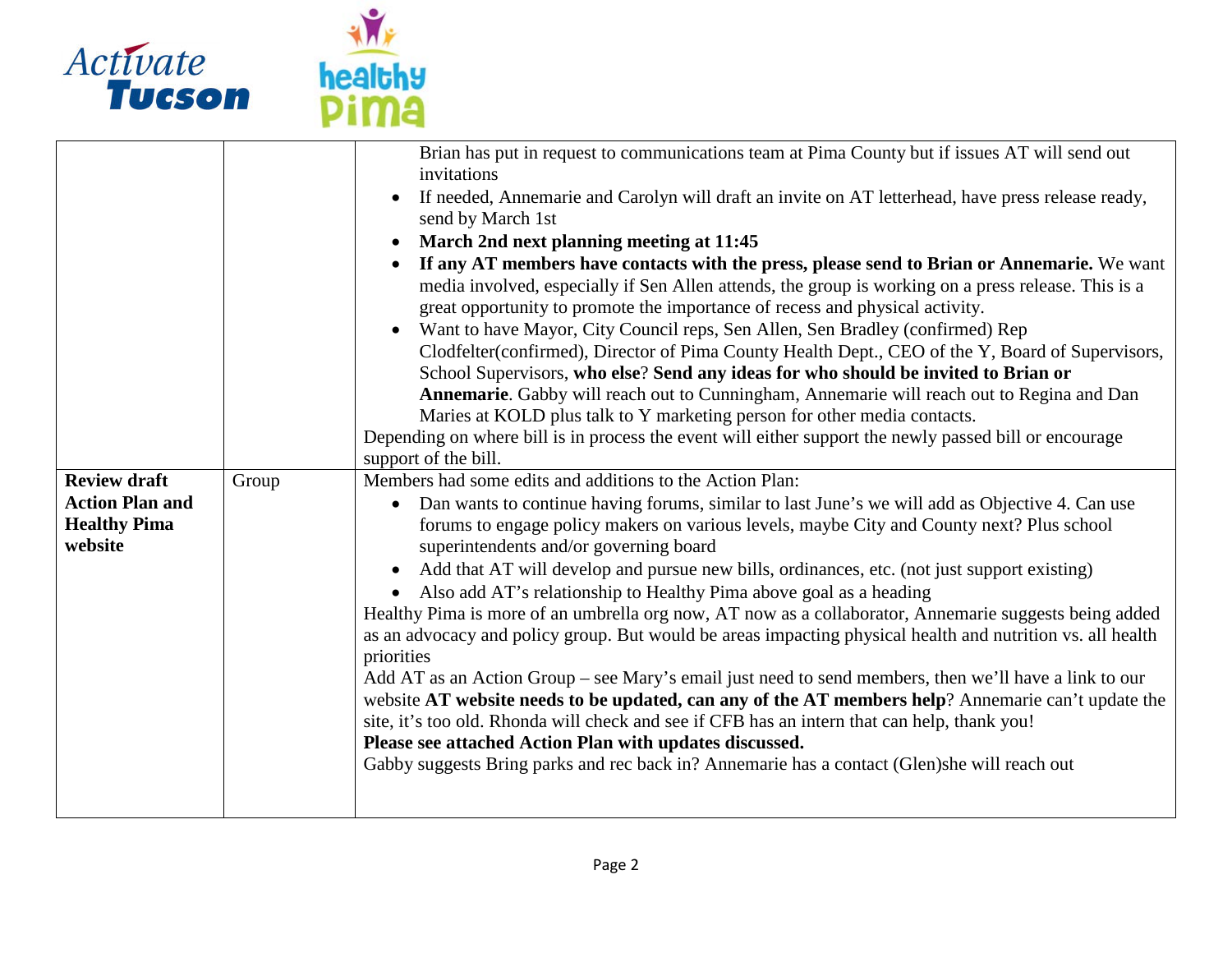



| <b>AT Member</b>         | Group   | The group reviewed responses to the survey and discussed changes as a result. We considered an afternoon                    |
|--------------------------|---------|-----------------------------------------------------------------------------------------------------------------------------|
| <b>Survey Results</b>    |         | meeting but there were too many conflicts; apologies to those that requested an afternoon time.                             |
|                          |         | As a result of input, meeting time will change to 8:30 a.m.<br>$\bullet$                                                    |
|                          |         | Discussed other locations but felt staying at TOMF is best (plus comfy chairs!)                                             |
|                          |         | Due to feedback, a call-in option will be added to meetings<br>$\bullet$                                                    |
|                          |         | Thank you again to all of those who participated in the survey; please feel free to email either Carolyn or                 |
|                          |         | Annemarie with any other comments about meeting time, location, focus areas, etc.                                           |
| <b>Member Activities</b> | Members | Rhonda, CFB: March 3 <sup>rd</sup> fundraiser for CFB using local food<br>$\bullet$                                         |
| and                      |         | http://www.communityfoodbank.org/Events/Detail/farm-to-table-2018                                                           |
| <b>Announcements</b>     |         | Dan says Garden Kitchen having an event at the Carriage House with Janos, March 6th at 6 p.m.<br>$\bullet$                  |
|                          |         | \$20 fee, visit website, events to register, need more registration, cookbook will be for sale, please                      |
|                          |         | attend, cooking demonstration and wine tasting http://thegardenkitchen.org/event/garden-kitchen-                            |
|                          |         | cook-book-signing-carriage-house-featuring-janos-wilder                                                                     |
|                          |         | Tom O'Halloran, congressman for Dist 1 held farm bill forum. AZ rep on ag committee. Includes<br>$\bullet$                  |
|                          |         | SNAP. Most attendees were local farmers. Rep Petersen from MN is ranking member. Dan                                        |
|                          |         | attended and brought up funding formula for nutrition programs that underfunds western states. The                          |
|                          |         | reps were unaware of this issue and they recognized the problem. Formula is nearly 30 years old so                          |
|                          |         | states that have grown in pop are underfunded. AT could put together a letter to send to                                    |
|                          |         | O'Halloran, Dan will send to Annemarie. SNAP was put under farm bill to help get legislation                                |
|                          |         | passed, will stay together. AT will keep an eye on SNAP for future negative impacts or reduced                              |
|                          |         | funding.                                                                                                                    |
|                          |         | TOMF: Nicole says in response to opioid crisis, education for physician is required. TOMF is<br>$\bullet$                   |
|                          |         | facilitating that education. New policy goes into effect in April                                                           |
|                          |         | PCHD March 12 <sup>th</sup> 10 to 3 questions and workshop about sexuality for those that work with youth<br>$\bullet$      |
|                          |         | Contact Brian for more information and to RSVP, brian.eller@pima.gov                                                        |
|                          |         | The Lohse Y is having a <b>fundraiser pie in the face</b> day on pie day <b>March 14th</b> , if you donate you<br>$\bullet$ |
|                          |         | can throw a pie in the Y leaders face (including Annemarie!)                                                                |
|                          |         | U of A is offering to do the Wilder Collaboration survey again, last time was online and in person,<br>$\bullet$            |
|                          |         | and was a great opportunity to assess our effectiveness. Possibly do in May after recess event, with                        |
|                          |         | results discussed in August. Gabby will update the group when she has more information.                                     |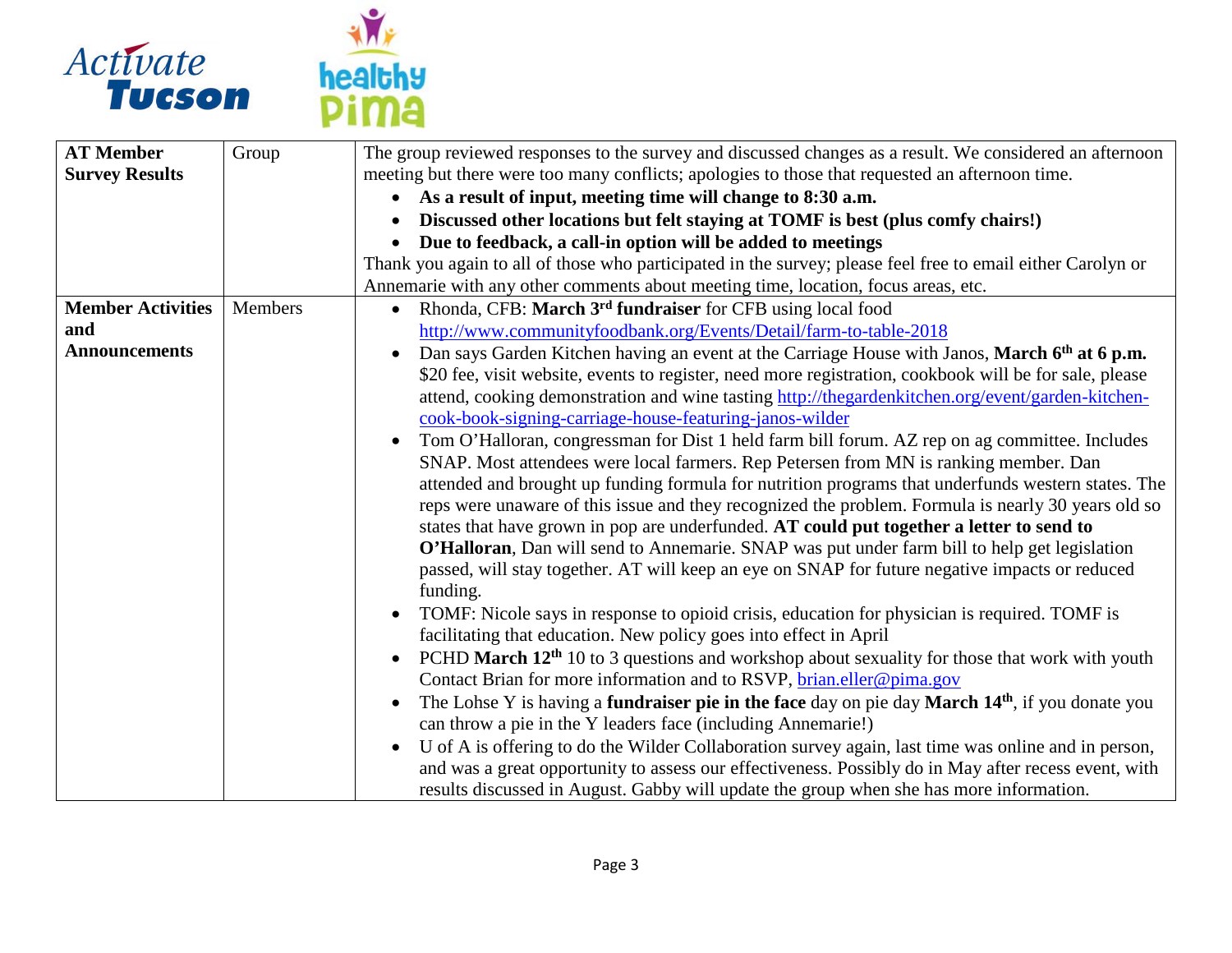

|                                                                                                       | <b>March 17th Loop party at Brandi Fenton Memorial Park, Kino Sports Complex North and Steam</b><br>Pump Ranch in Oro Valley. All events are free, family-friendly events open to all ages. Visit<br>http://webcms.pima.gov/cms/One.aspx?portalId=169&pageId=384760 for more information<br>BEYOND Park RX walks every Thursday at Mercado, conjunction with the Farmers Market, goes to<br>Mission Gardens register at 3, walk is at 4:15. Try to reach people who don't normally walk. El Rio<br>refers people, have folks in wheelchairs, families, students, variety of people attending. If you do 5<br>walks you get a \$5 coin for Farmers Market. |  |
|-------------------------------------------------------------------------------------------------------|-----------------------------------------------------------------------------------------------------------------------------------------------------------------------------------------------------------------------------------------------------------------------------------------------------------------------------------------------------------------------------------------------------------------------------------------------------------------------------------------------------------------------------------------------------------------------------------------------------------------------------------------------------------|--|
|                                                                                                       | Next Meeting: Wednesday, March 21, 8:30 a.m. to 10:00 a.m. at TOMF, 3182 N. Swan Road                                                                                                                                                                                                                                                                                                                                                                                                                                                                                                                                                                     |  |
| Please note new time                                                                                  |                                                                                                                                                                                                                                                                                                                                                                                                                                                                                                                                                                                                                                                           |  |
|                                                                                                       | We will add a call-in option, more information will be included in the March meeting agenda                                                                                                                                                                                                                                                                                                                                                                                                                                                                                                                                                               |  |
| The meeting will include a presentation by Living Streets Alliance with an update on complete streets |                                                                                                                                                                                                                                                                                                                                                                                                                                                                                                                                                                                                                                                           |  |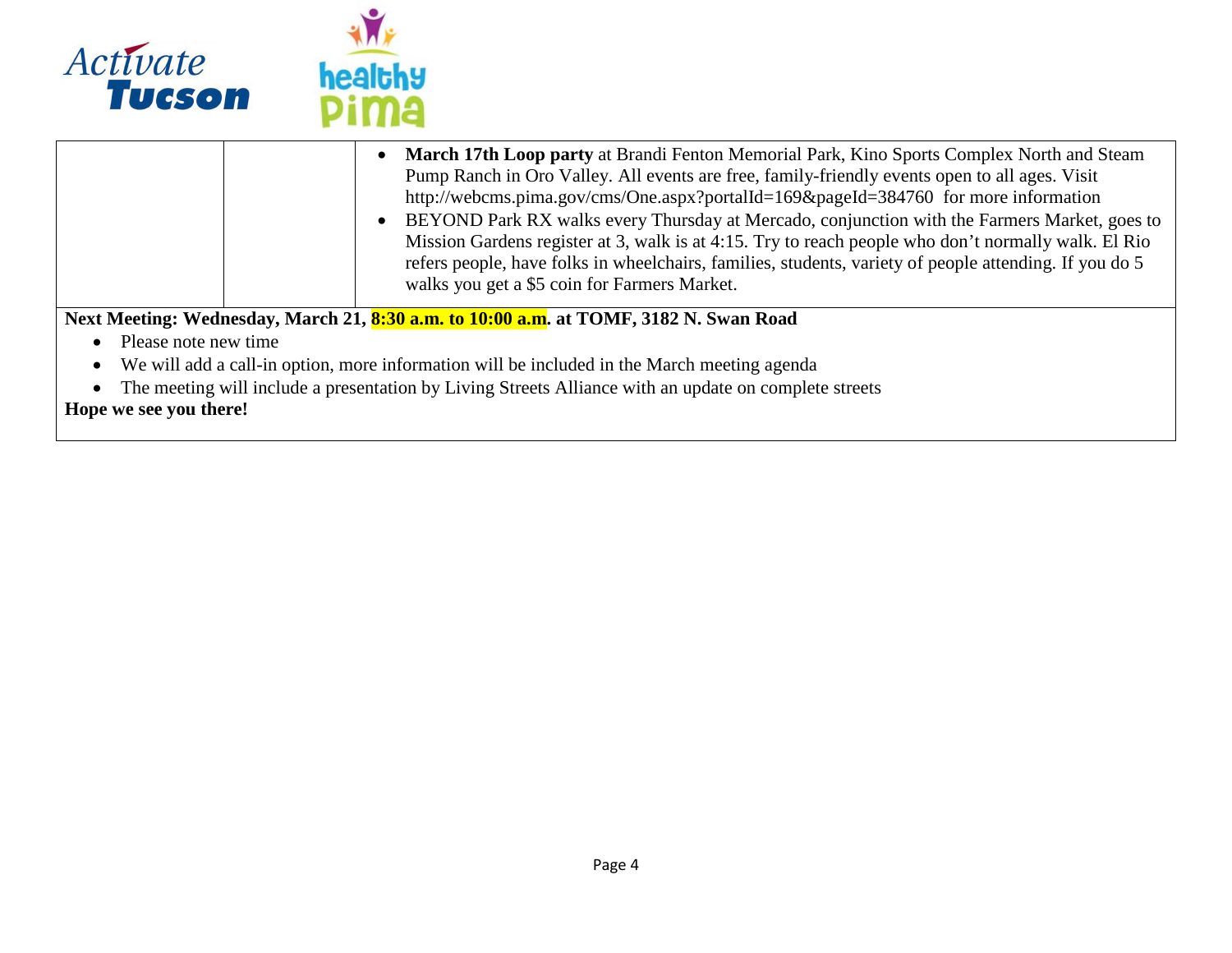

| Date (Time):                 |                    | March 21, 2018 at 8:30 a.m.                                                                                         |  |  |
|------------------------------|--------------------|---------------------------------------------------------------------------------------------------------------------|--|--|
| Topic:                       | Monthly Meeting    |                                                                                                                     |  |  |
| Attendees:                   |                    | Carolyn Owens, 501 Navigation; Annemarie Media, Y of Southern Arizona; Gabriela Barillas-Longoria, U of A Nutrition |  |  |
|                              |                    | Network; Jessica Boerman, TOMF; Ruth Reiman, PAG; Moira Alexander, El Rio Health Center; Nic Cogdall, PCHD; and     |  |  |
|                              |                    | Donna Lewandowski, Community Representative.                                                                        |  |  |
|                              |                    | Marie Fordney, Child & Family Resources; Jodi Charvoz, UA Life Work Connection; and Rhonda Gonzales, Community      |  |  |
| Apologies:                   | Food Bank          |                                                                                                                     |  |  |
| Guests:                      |                    | Evren Sonmez, Living Streets Alliance                                                                               |  |  |
| <b>Meeting Facilitators:</b> |                    | Co-Chairs Annemarie Medina and Carolyn Owens                                                                        |  |  |
| Minutes Prepared By:         |                    | Carolyn Owens                                                                                                       |  |  |
|                              |                    |                                                                                                                     |  |  |
| <b>Agenda Topics</b>         | <b>Responsible</b> | <b>Discussion</b>                                                                                                   |  |  |
| <b>Legislative Recess</b>    | Brian Eller        | The recess bill, SB 1083, recess for K-5 students, is moving through the senate, Brian is unsure of current         |  |  |
| <b>Panel and</b>             |                    | status. Individual constituents can call their state rep and ask them to support the bill. See link below.          |  |  |

| <b>Agenda Topics</b>      | <b>Responsible</b> | <b>Discussion</b>                                                                                                                                                                                     |
|---------------------------|--------------------|-------------------------------------------------------------------------------------------------------------------------------------------------------------------------------------------------------|
| <b>Legislative Recess</b> | Brian Eller        | The recess bill, SB 1083, recess for K-5 students, is moving through the senate, Brian is unsure of current                                                                                           |
| <b>Panel and</b>          |                    | status. Individual constituents can call their state rep and ask them to support the bill. See link below.                                                                                            |
| <b>Presentation</b>       |                    | Recess Event to be held April 13 <sup>th</sup> , 11 a.m. to 1 p.m. at Hendriks Elementary, 3400 W Orange Grove Rd.,                                                                                   |
|                           |                    | students are doing posters about what they do. The school is a showcase for implementing recess and                                                                                                   |
|                           |                    | integrating physical activity into the school day with no additional funding needed.                                                                                                                  |
|                           |                    | Attendees will participate in recess activities with the kids. After that there will be a press conference,                                                                                           |
|                           |                    | Brian will have a ball that reps will pass around when it's their turn to share talking points.                                                                                                       |
|                           |                    | AT members please attend this event, we will check and see if there is an opportunity for your<br>group to have an activity                                                                           |
|                           |                    | We will make swag bags for attendees with cool stuff from AT<br>$\bullet$                                                                                                                             |
|                           |                    | All members, please sign on to legislative portal and/or contact reps to support this bill. Here<br>is a link for all state legislators: https://www.azleg.gov/alisStaticPages/HowToContactMember.asp |
|                           |                    | Annemarie has media list ready; press release should go out April $10^{th}$ or $11^{th}$ need to identify<br>$\bullet$<br>who is responsible for press release (the $Y$ is able to do this)           |
|                           |                    | Invite stuffing get together Monday, March 26 <sup>th</sup> at 9 a.m. at Exo Coffee<br>$\bullet$                                                                                                      |
|                           |                    | We will invite all City Council and Mayor, Board of Supervisors, Randall Friese, at U of A, state                                                                                                     |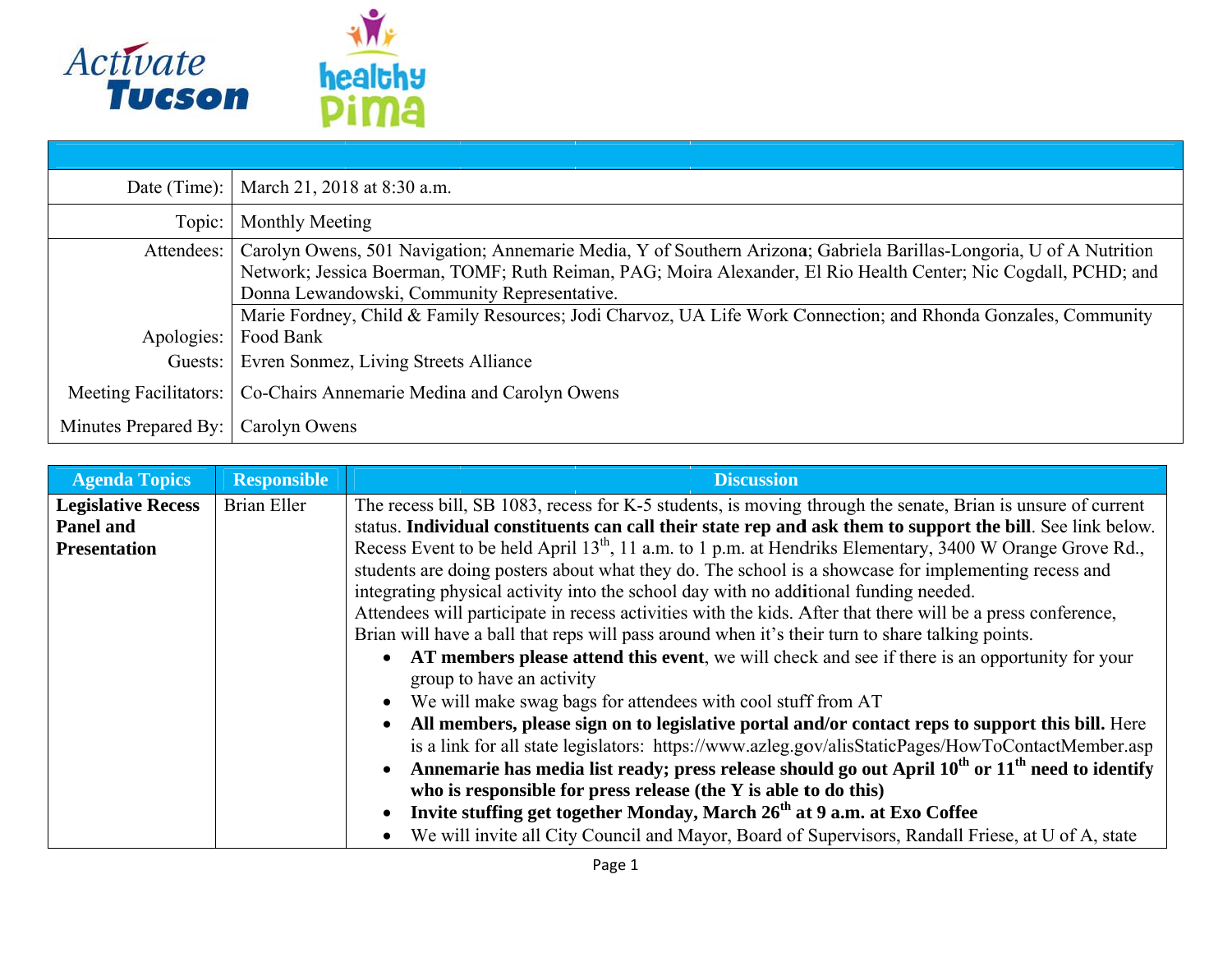

|                                                                     |         | rep, Pima Co School Superintendent, all local districts                                                                                                                                                                                                                                                                                                                                                                                                                                                                                                                                                                                                                                                                                                                                                                                                                                                                                                                                                                                                                                                                                                                                                                                                                                                                                                                                                                                                                  |
|---------------------------------------------------------------------|---------|--------------------------------------------------------------------------------------------------------------------------------------------------------------------------------------------------------------------------------------------------------------------------------------------------------------------------------------------------------------------------------------------------------------------------------------------------------------------------------------------------------------------------------------------------------------------------------------------------------------------------------------------------------------------------------------------------------------------------------------------------------------------------------------------------------------------------------------------------------------------------------------------------------------------------------------------------------------------------------------------------------------------------------------------------------------------------------------------------------------------------------------------------------------------------------------------------------------------------------------------------------------------------------------------------------------------------------------------------------------------------------------------------------------------------------------------------------------------------|
|                                                                     |         | Also Sen Allen, Sen Bradley (confirmed) Rep Clodfelter (confirmed), Director of Pima County<br>$\bullet$<br>Health Dept., CEO of the Y, who else? Send any ideas for who should be invited to Brian or<br>Annemarie.                                                                                                                                                                                                                                                                                                                                                                                                                                                                                                                                                                                                                                                                                                                                                                                                                                                                                                                                                                                                                                                                                                                                                                                                                                                     |
|                                                                     |         | Depending on where bill is in process the event will either support the newly passed bill or encourage<br>support of the bill.                                                                                                                                                                                                                                                                                                                                                                                                                                                                                                                                                                                                                                                                                                                                                                                                                                                                                                                                                                                                                                                                                                                                                                                                                                                                                                                                           |
| <b>Living Streets</b><br><b>Alliance Complete</b><br><b>Streets</b> | Evran   | Living Streets Alliance has taken on Complete Streets current advocacy efforts and Evran presented<br>information about what Complete Streets can mean for our city, as well as places where its been<br>implemented (such as Scott Street downtown). Complete streets can include vehicles, main areas,<br>neighborhoods, not one size fits all, mainly something that is safe and inviting for multi-use. It may include<br>dedicated bus lanes, dedicated bike lanes (such as one on Stone) traffic calming in neighborhoods, round<br>abouts, etc. Repainting stripes and adding planters can make an impact for low cost. Many examples<br>downtown of street improvements that have made a big difference.<br>Currently there is a Complete Streets resolution but not a policy. As many AT members know, our group<br>and many in our region have been working on this issue for years and have had some success. LSA is<br>working to have a Complete Streets policy adapted in City of Tucson.<br>In the next couple months LSA will develop community engagement workshops similar to Imagine Greater<br>Tucson. LSA is looking for partners, groups to target, locations for the workshops, etc. Carolyn suggests<br>working with library locations.<br>AT members help to identify groups, locations, assist in coordinating community<br>$\bullet$<br><b>engagement</b> ? Please send your ideas to Evran at $\frac{even(0,1)}{time}$ streets alliance org. |
| <b>Activate Tucson</b><br>website                                   | Group   | Thank you to the Community Food Bank for providing an intern to help update the AT website! Also<br>PCHD for their technical assistance. The site should be updated soon.<br>Please send any content you have to be included in the website to Annemarie<br>$\bullet$<br>annemariem@tucsonymca.org                                                                                                                                                                                                                                                                                                                                                                                                                                                                                                                                                                                                                                                                                                                                                                                                                                                                                                                                                                                                                                                                                                                                                                       |
| <b>Next AT Panel</b><br><b>Planning</b>                             |         | Tabled until April's meeting                                                                                                                                                                                                                                                                                                                                                                                                                                                                                                                                                                                                                                                                                                                                                                                                                                                                                                                                                                                                                                                                                                                                                                                                                                                                                                                                                                                                                                             |
| <b>Member Activities</b><br>and<br><b>Announcements</b>             | Members | Gil Peňalosa, the originator of Complete Streets talk on April 5 <sup>th</sup> , see attached flyer<br>$\bullet$<br>CFB offering healthy eating classes April 17 and 24, see attached flyers, feel free to share                                                                                                                                                                                                                                                                                                                                                                                                                                                                                                                                                                                                                                                                                                                                                                                                                                                                                                                                                                                                                                                                                                                                                                                                                                                         |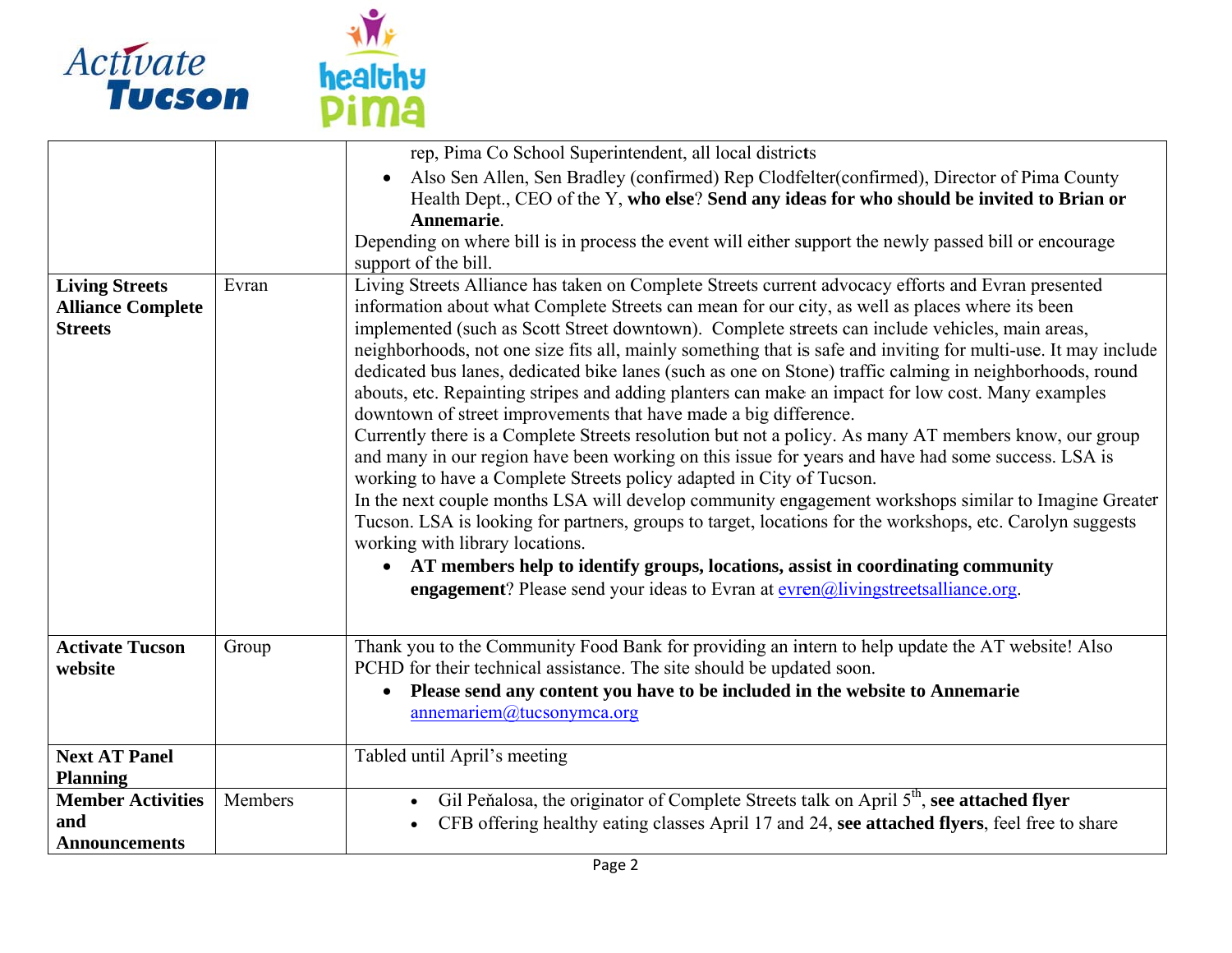

|                                                                                                                                           | • Community healthy food workshop in Phx on April $17th$ ,                            |  |
|-------------------------------------------------------------------------------------------------------------------------------------------|---------------------------------------------------------------------------------------|--|
|                                                                                                                                           | • Cyclovia April $8^{th}$ see attached flyer                                          |  |
|                                                                                                                                           | • Recess event April $13th$ at Hendriks Elementary, see attached invite               |  |
|                                                                                                                                           | Next Meeting: Wednesday, April 18, 8:30 a.m. to 10:00 a.m. at TOMF, 3182 N. Swan Road |  |
| Please note new time                                                                                                                      |                                                                                       |  |
| We now offer a call-in option, please email Carolyn at Carolyn $(a)$ 501Navigation.com if you would like to call in for the April meeting |                                                                                       |  |
| We will start planning our next AT Panel, including who, what, when, and where                                                            |                                                                                       |  |
| Hope we see you there!                                                                                                                    |                                                                                       |  |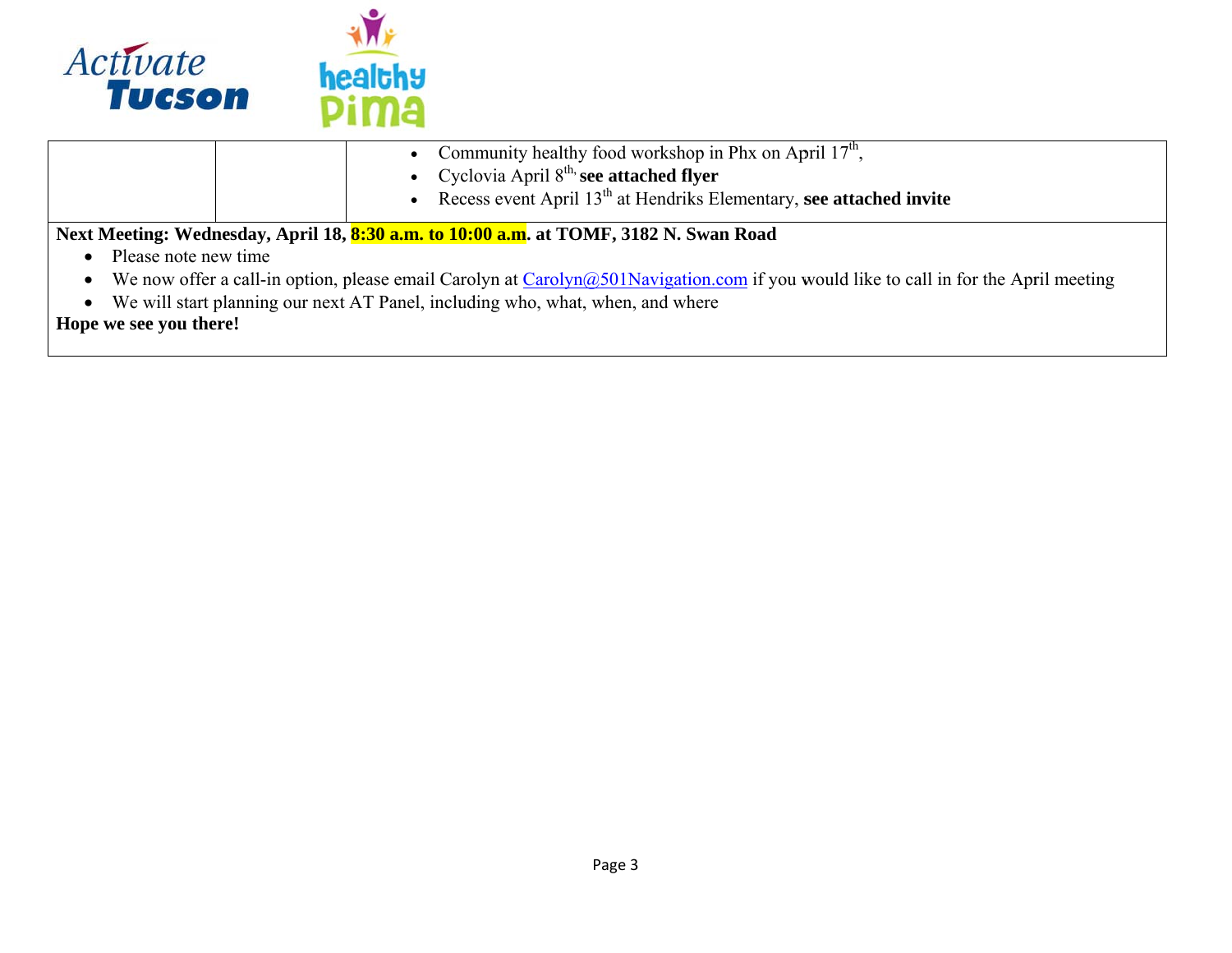

| Date (Time):          | April 18, 2018 at 8:30 a.m.                                                                                                                                                                                                                                                                                                                                      |
|-----------------------|------------------------------------------------------------------------------------------------------------------------------------------------------------------------------------------------------------------------------------------------------------------------------------------------------------------------------------------------------------------|
| Topic:                | Monthly Meeting                                                                                                                                                                                                                                                                                                                                                  |
| Attendees:            | Carolyn Owens, 501 Navigation; Annemarie Media, Y of Southern Arizona; Sabrina Plattner and Gabriela Barillas-<br>Longoria, U of A Nutrition Network; Jessica Boerman and Nicole Struck, TOMF; Marie Fordney, Child & Family<br>Resources; Rhonda Gonzales, Community Food Bank; Moira Alexander, El Rio Health Center; and Nic Cogdall and Brian<br>Eller PCHD. |
| Apologies:            |                                                                                                                                                                                                                                                                                                                                                                  |
| Guests:               | Rachel Staudacher, Intern with Community Food Bank                                                                                                                                                                                                                                                                                                               |
| Meeting Facilitators: | Co-Chairs Annemarie Medina and Carolyn Owens                                                                                                                                                                                                                                                                                                                     |
| Minutes Prepared By:  | Carolyn Owens                                                                                                                                                                                                                                                                                                                                                    |

| <b>Agenda Topics</b> | <b>Responsible</b> | <b>Discussion</b>                                                                                                  |
|----------------------|--------------------|--------------------------------------------------------------------------------------------------------------------|
| <b>Recess Event</b>  | Brian Eller and    | Thank you to all who attended the April 13 <sup>th</sup> Recess Event at Hendricks Elementary! It was a tremendous |
| Recap                | Annemarie          | success. Pamela Powers Hannley and Todd Clodfelter attended (both state legislators). Annemarie shared             |
|                      | Medina             | photos from the morning's activities – students had poster boards in the library showcasing the many               |
|                      |                    | things they do for wellness, then we visited the activity room where student buddies rotate around different       |
|                      |                    | training stations such as yoga, weightlifting, steps, etc., then we observed the structured recess including       |
|                      |                    | dancing, games, basketball, and walks around the loop with prizes when the students reach certain levels.          |
|                      |                    | Some keys to Hendricks success – The school leadership, teachers, and parents are all supportive and               |
|                      |                    | engaged; the school partners with nearby businesses and a church to obtain support for equipment; the              |
|                      |                    | buddy system supports physical and mental health wellness while reducing bullying; activity and wellness           |
|                      |                    | is integrated into the classroom and their everyday with special wellness days and weeks occurring                 |
|                      |                    | regularly; the school offers a wide array of fitness, nutrition, and wellness activities and events.               |
|                      |                    | Next steps - Brian would like to send TY to Hendricks teachers like gift cards, movie tickets, need about          |
|                      |                    | 10 gifts, please send anything you are able to contribute by <b>Friday April 27th</b> to Brian, he'll deliver gift |
|                      |                    | bags with notes from AT members. In the meantime, Annemarie and Carolyn sent thank you letters to the              |
|                      |                    | Hendricks principal and our two representatives who attended.                                                      |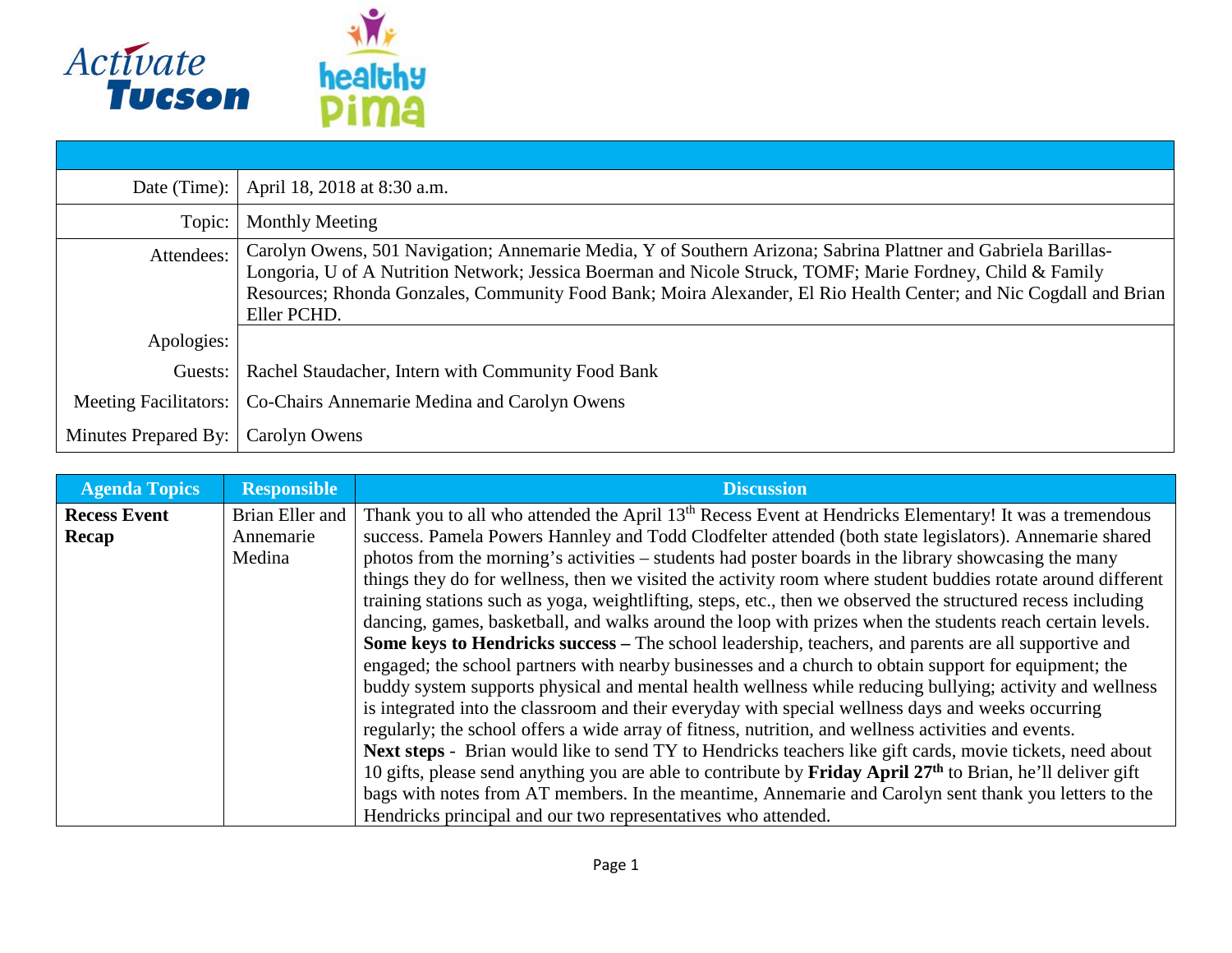



|                                         |       | Brian will compile talking points to use for members to share as they promote recess in schools and share<br>with the AT members.<br>A compilation of the photos and video from the event will be uploaded at both Healthy Pima and Activate<br>Tucson websites. Annemarie and Brian will send links when those are ready.                                                                                                                                                                                                                                                                                                                                                                                                                                                                                          |
|-----------------------------------------|-------|---------------------------------------------------------------------------------------------------------------------------------------------------------------------------------------------------------------------------------------------------------------------------------------------------------------------------------------------------------------------------------------------------------------------------------------------------------------------------------------------------------------------------------------------------------------------------------------------------------------------------------------------------------------------------------------------------------------------------------------------------------------------------------------------------------------------|
| <b>Next AT Panel</b><br><b>Planning</b> | Group | Attendees discussed the next AT Panel (similar to the one held in June 2017). We decided to host one for<br>the Pima County Board of Supervisors.<br>Similar to the panel in June, it will include BOS discussing how to advocate and work with them, and AT                                                                                                                                                                                                                                                                                                                                                                                                                                                                                                                                                        |
|                                         |       | members and attendees share how and why to support wellness in Pima County. The Group likes the idea<br>of focusing on food, nutrition, and transportation.                                                                                                                                                                                                                                                                                                                                                                                                                                                                                                                                                                                                                                                         |
|                                         |       | Other discussions and decisions still to be made:                                                                                                                                                                                                                                                                                                                                                                                                                                                                                                                                                                                                                                                                                                                                                                   |
|                                         |       | What are AT members priorities for policy? Does it align with BOS?<br>$\bullet$                                                                                                                                                                                                                                                                                                                                                                                                                                                                                                                                                                                                                                                                                                                                     |
|                                         |       | What is the result we would like from the panel?                                                                                                                                                                                                                                                                                                                                                                                                                                                                                                                                                                                                                                                                                                                                                                    |
|                                         |       | Fall 2018, at Pima County Housing (same location as June event)?                                                                                                                                                                                                                                                                                                                                                                                                                                                                                                                                                                                                                                                                                                                                                    |
|                                         |       | Next AT meeting fine tune agenda<br>$\bullet$                                                                                                                                                                                                                                                                                                                                                                                                                                                                                                                                                                                                                                                                                                                                                                       |
|                                         |       | Partner with PC Food Alliance, what policies are they working on? Ask Natalia, she's on their<br>$\bullet$<br>board                                                                                                                                                                                                                                                                                                                                                                                                                                                                                                                                                                                                                                                                                                 |
|                                         |       | Partner with LSA for build environment piece?                                                                                                                                                                                                                                                                                                                                                                                                                                                                                                                                                                                                                                                                                                                                                                       |
|                                         |       | Talk to Ruth, make sure PAG is able to attend<br>$\bullet$                                                                                                                                                                                                                                                                                                                                                                                                                                                                                                                                                                                                                                                                                                                                                          |
|                                         |       | Next steps: Look into BOS schedule to choose date, also PC Housing room availability                                                                                                                                                                                                                                                                                                                                                                                                                                                                                                                                                                                                                                                                                                                                |
|                                         |       | Once identified and finalized, we'll need talking points.                                                                                                                                                                                                                                                                                                                                                                                                                                                                                                                                                                                                                                                                                                                                                           |
| <b>Activate Tucson</b><br>website       | Group | Thank you to the Community Food Bank for providing their U of A intern Rachel to help update the AT<br>website! Thank you, Rachel, for a great job in updating the website! The group reviewed the draft website.<br>Brian says add photos of the loop (PC has), have links to other partner sites, upcoming events, add link to<br>bills relating to wellness, add video for LSA, upload flyers vs a calendar (calendars are too difficult to keep<br>updated). Once final, we will be able to upload minutes, and have AT meeting info. We can have a<br>"members only" page if we want, Rachel is finishing up her internship and in the next couple weeks will<br>transfer the website info to Annemarie, once final it will link to HP, including links to social media. The<br>website will go live early May |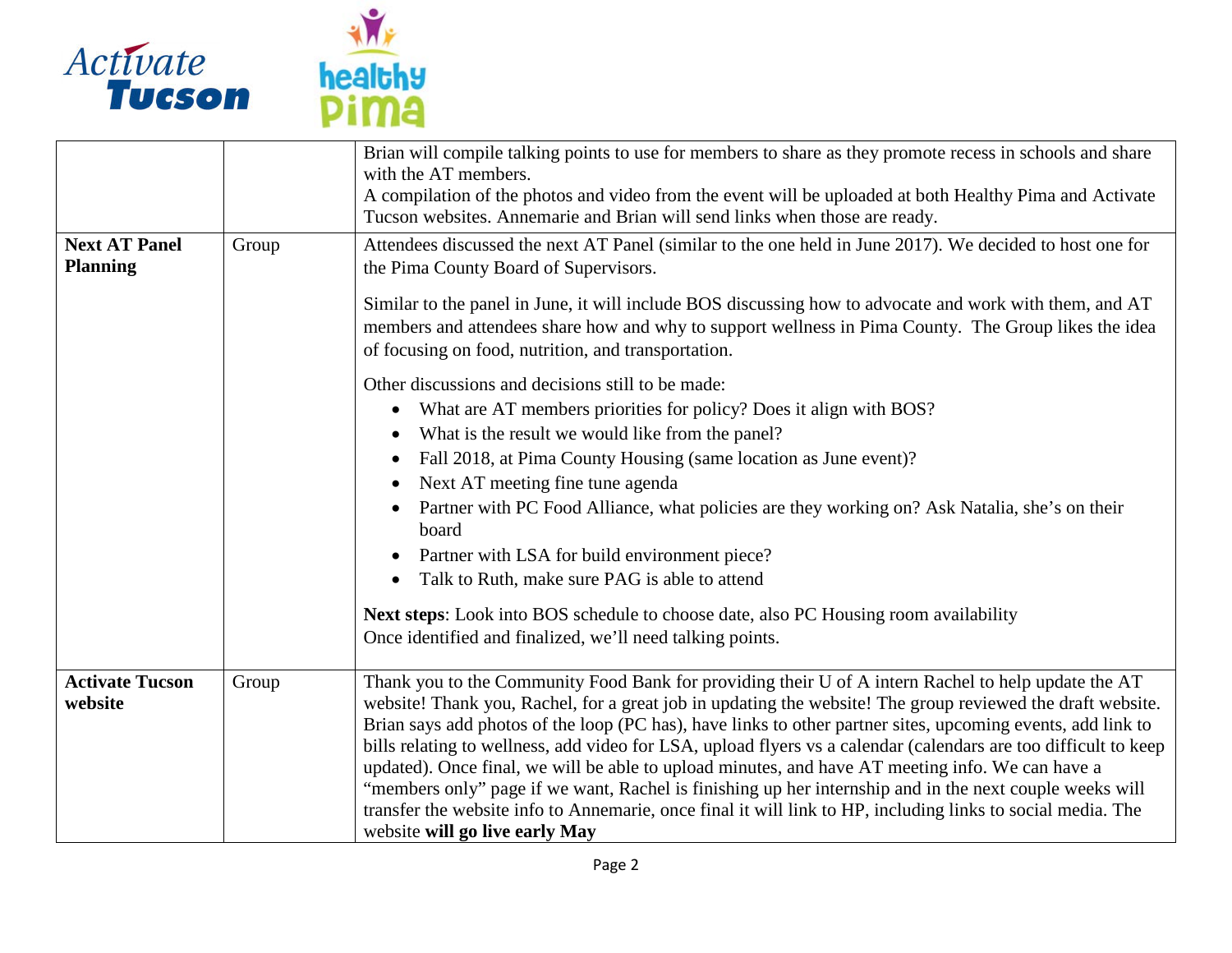

|                                                                         |           | Send Rachel by April 27th your updated logos, any photos, her email<br>rstaudacher@email.arizona.edu<br>Or to Annemarie annemariem@tucsonymca.org                                                                                                                                                                                                                                                                                                                                                                                                                                                                                                                                                                                                                                                                                                                                                                                                                                                                                                                                                                                                                                                                                                                                      |
|-------------------------------------------------------------------------|-----------|----------------------------------------------------------------------------------------------------------------------------------------------------------------------------------------------------------------------------------------------------------------------------------------------------------------------------------------------------------------------------------------------------------------------------------------------------------------------------------------------------------------------------------------------------------------------------------------------------------------------------------------------------------------------------------------------------------------------------------------------------------------------------------------------------------------------------------------------------------------------------------------------------------------------------------------------------------------------------------------------------------------------------------------------------------------------------------------------------------------------------------------------------------------------------------------------------------------------------------------------------------------------------------------|
| <b>Wilder Evaluation</b><br>for Coalitions                              | Gabriela  | Wilder Evaluation conducts research for coalitions, AT completed last year, can do online or paper. Great<br>tool to assess effectiveness of the coalition. Identifies strengths and weaknesses, includes open ended<br>comments. They are graciously offering it to AT members again this year.<br>Group says send the survey by end of April, deadline May 2 <sup>nd</sup> , please watch for the link to the survey                                                                                                                                                                                                                                                                                                                                                                                                                                                                                                                                                                                                                                                                                                                                                                                                                                                                 |
| <b>Invite a Friend to</b><br><b>Attend!</b>                             | Annemarie | Annemarie would like to increase the AT membership – she asks all attendees to bring a friend to the<br>May meeting. Those who haven't attended in while, we miss you! Please note we are offering a call-in<br>option to facilitate attendance.                                                                                                                                                                                                                                                                                                                                                                                                                                                                                                                                                                                                                                                                                                                                                                                                                                                                                                                                                                                                                                       |
| <b>Member Activities</b><br>and<br><b>Announcements</b>                 | Members   | U of A Super Hero Fun Day Sabrina, with Canyon Ranch and S AZ Roadrunners, April 28th see flyer,<br>$\bullet$<br>register by Friday, first 500 receive a cape. Includes fun run around U of A mall, plus fun stations, this<br>is the first year doing this event, please support!<br>CFB Garden workshops (ongoing), also Mail Carrier Food Drive May 12th, healthy eating classes for<br>$\bullet$<br>families, plus hiring water harvesting coordinator, bi-lingual, see website<br>https://www.communityfoodbank.org/<br>PCHD, Thursday youth violence prevention meeting, discussing gun violence, black experience,<br>$\bullet$<br>substance abuse, all topics decided by youth, they run coalition, please contact Brian for more<br>information about future meetings <b>Brian.Eller@pima.gov</b><br>May 9 <sup>th</sup> 4 to 6 p.m. 130 W Congress, BOS hearing room, 5 vanguard schools presenting to BOS<br>(including Hendricks) how they make wellness work and work with their community, please attend to<br>show your support to these schools!<br>Summer Institute, May 30 and 31 <sup>st</sup> , two-day workshop for teachers on trauma-informed care, forward<br>those interested to Brian, email Brian for discounted fee (\$50 off) <b>Brian.Eller@pima.gov</b> |
|                                                                         |           | Next Meeting: Wednesday, May 16, 8:30 a.m. to 10:00 a.m. at TOMF, 3182 N. Swan Road                                                                                                                                                                                                                                                                                                                                                                                                                                                                                                                                                                                                                                                                                                                                                                                                                                                                                                                                                                                                                                                                                                                                                                                                    |
| • We will continue planning our next AT Panel<br>Hope we see you there! |           |                                                                                                                                                                                                                                                                                                                                                                                                                                                                                                                                                                                                                                                                                                                                                                                                                                                                                                                                                                                                                                                                                                                                                                                                                                                                                        |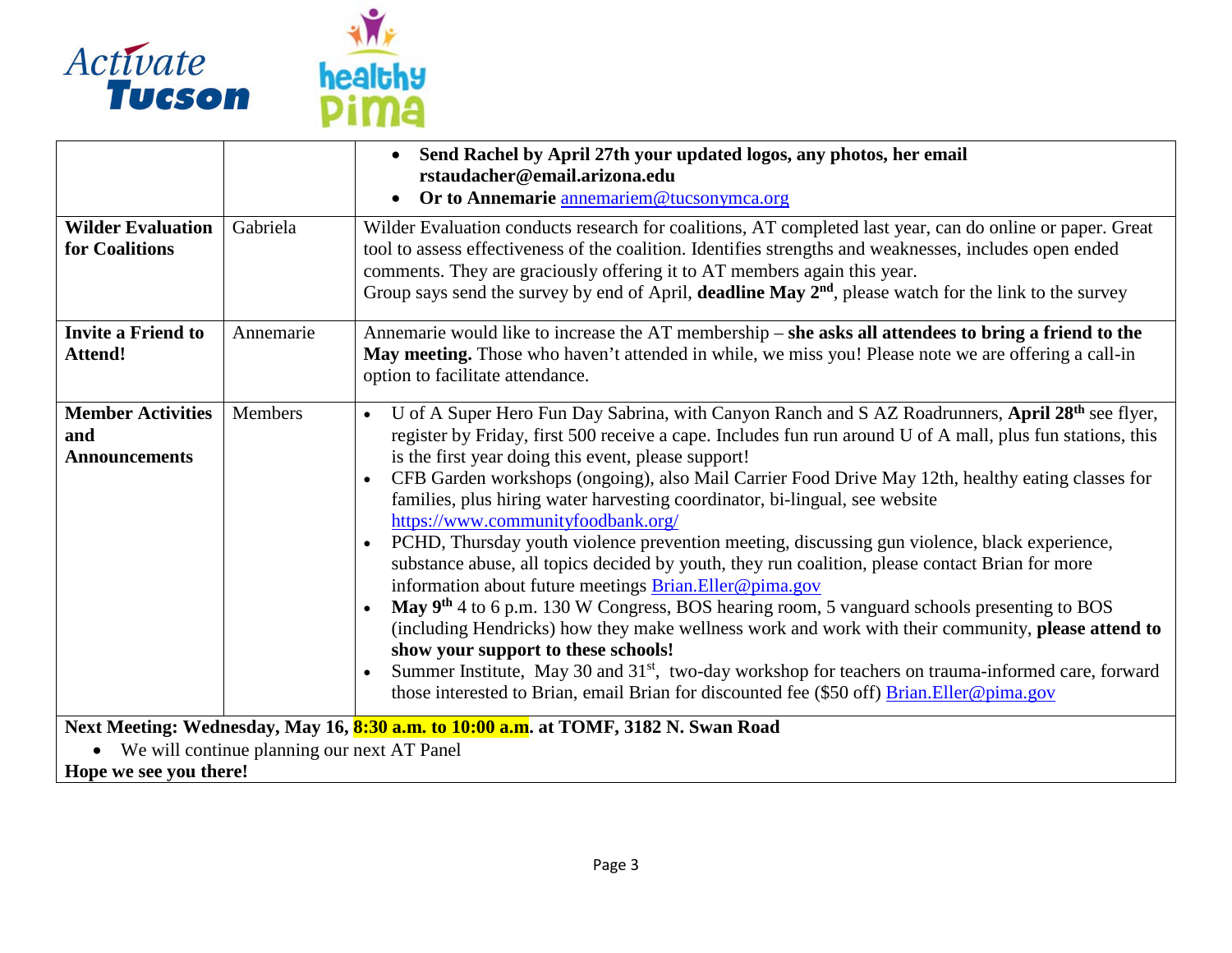

|                       | Date (Time):   May 16, 2018 at 8:30 a.m.                                                                                                                                                                               |
|-----------------------|------------------------------------------------------------------------------------------------------------------------------------------------------------------------------------------------------------------------|
| Topic:                | <b>Monthly Meeting</b>                                                                                                                                                                                                 |
| Attendees:            | Carolyn Owens, 501 Navigation; Sabrina Plattner and Gabriela Barillas-Longoria, U of A Nutrition Network; Rhonda<br>Gonzales, Community Food Bank; Dan McDonald, U of A Coop Ext; and Nic Cogdall and Brian Eller PCHD |
| Apologies:            | Jodi Charvoz, Annemarie Medina, Marie Fordney                                                                                                                                                                          |
| Guests:               |                                                                                                                                                                                                                        |
| Meeting Facilitators: | Co-Chair Carolyn Owens                                                                                                                                                                                                 |
| Minutes Prepared By:  | Carolyn Owens                                                                                                                                                                                                          |

| <b>Agenda Topics</b>                                        | <b>Responsible</b> | <b>Discussion</b>                                                                                                                                                                                                                                                                                                                                                                                                                                                                                                                                                                                                                                                                                                                                                                                                                                                                                                                                                                                                                  |
|-------------------------------------------------------------|--------------------|------------------------------------------------------------------------------------------------------------------------------------------------------------------------------------------------------------------------------------------------------------------------------------------------------------------------------------------------------------------------------------------------------------------------------------------------------------------------------------------------------------------------------------------------------------------------------------------------------------------------------------------------------------------------------------------------------------------------------------------------------------------------------------------------------------------------------------------------------------------------------------------------------------------------------------------------------------------------------------------------------------------------------------|
| <b>Wilder Evaluation</b><br>for Coalitions                  | Gabriela           | Wilder Evaluation conducts research for coalitions, and AT was invited to participate again this year.<br>Thank you to everyone who took the time out of their busy schedules to complete the survey! And thank<br>you to Gabriela for coordinating this and sending the survey to our group.<br>The survey has closed, and responses are being assessed during the next few weeks. We should have<br>responses ready to review at the June AT meeting.                                                                                                                                                                                                                                                                                                                                                                                                                                                                                                                                                                            |
| <b>Next AT Panel</b><br><b>Planning</b><br><b>Continued</b> | Group              | As mentioned, the next AT panel will be with the Pima County Board of Supervisors. The group had a<br>terrific discussion and made the following decisions:<br>The BOS Panel will be scheduled for early November 2018; we'll need to confirm with the Clerk<br>regarding which date is best so we don't conflict with regular BOS meetings;<br>The location will need to change because Pima County Housing does not have enough room, we<br>may use the Abrams Center but location is still to be determined;<br>The agenda will include a poster session/networking/information sharing for the first part; an<br>opening with kudos to BOS for recent accomplishments including the Loop, road improvements,<br>support of the Garden Kitchen, support of school garden produce consumed in school, and others to<br>be identified; then BOS presentation about the characteristics of the regions they serve, priorities,<br>and processes, as well as how best to work with your Supervisor; a Q and A period with attendees |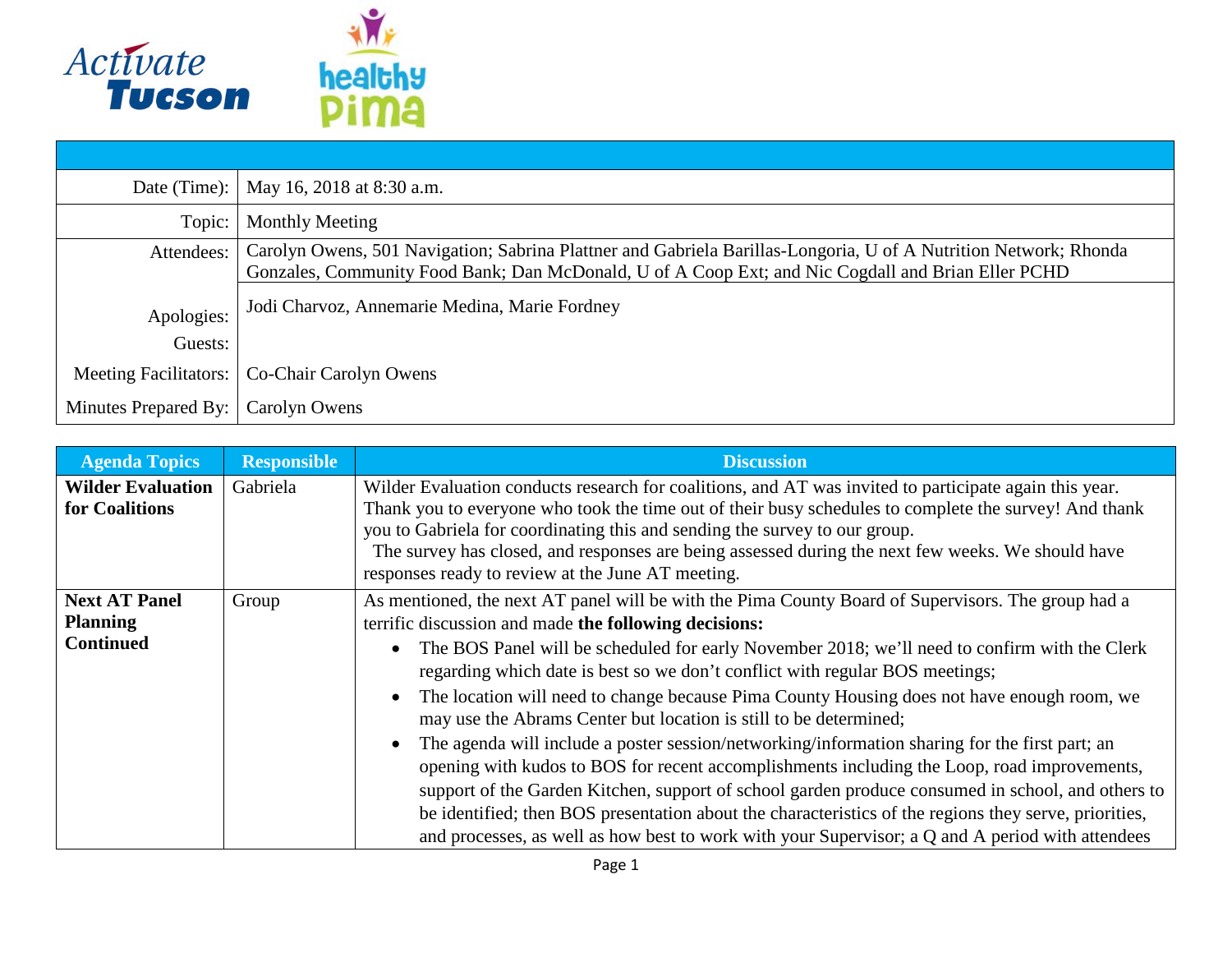

| including pre-prepared questions from AT members; then a wrap-up including an "ask" to the                      |
|-----------------------------------------------------------------------------------------------------------------|
| Supervisors of policies and actions the group would like to see.                                                |
| We will invite other County leaders in addition to BOS, including Francisco Garcia, Jan Lescher,                |
| Chuck Huckleberry, Joe Barr, and Marcy Flanagan. We also would like PAG, Living Streets                         |
| Alliance, Iskashitaa refugee program, and Compost Cats (last two to support commercial kitchen                  |
| proposed project) to participate, with others to be determined.                                                 |
| <b>At June AT meeting:</b>                                                                                      |
| • We will finalize the invitees for the panel, other participants to invite and/or have present, the date,      |
| and the location (and then reserve), and the time frame for the panel (last time it was two hours, 8            |
| a.m. to 10 a.m.);                                                                                               |
| We will identify poster sessions; so far, we discussed U of A Coop. Ext., PCHD current needs<br>$\bullet$       |
| assessment (findings if possible), LSA complete streets policy, and a poster outlining need in PC as            |
| well as benefits (including economic) of improved nutrition and health. Any AT member is invited                |
| to have a poster as long as it is tied to nutrition, physical activity, and/or built environment.               |
| The group discussed potential policy and/or activity to ask BOS to support. These will be narrowed<br>$\bullet$ |
| down but potential topics include: 1) The bowling alley on Miracle Mile, county is buying it and                |
| will change into offices eventually, but the business just added a large commercial kitchen. Our                |
| panel could ask for this space to be a community kitchen, with part of it used for a fee (so revenue            |
| generator) and partly used to create value-added food products, work with refugee groups, and low-              |
| income folks to create food products for income, could tie to food bank donations (clients receive a            |
| lot of fresh produce, could preserve food product for increased food security. Small businesses need            |
| other support such as developing a business plan for food products, marketing, etc. Cooperative                 |
| Ext. has programs to do that, just need costs for instruction, etc. and;                                        |
| 2) Physical activity increased through shared use of schools, could also be poster presentation,                |
| Gabriela and Brian suggest having barriers and solutions as part of the poster. School district in Phx          |
| addressed abuse of property in shared use spaces by investing in community and creating culture of              |
| community space, i.e. people felt it was "theirs" and so took care of it (Brian will get with them on           |
| how to foster that). Parks and Rec not willing to do joint use agreement, possibly because loss of              |
| revenue, plus not enough staff to oversee. Could be part of ask to supervisors, identify areas with no          |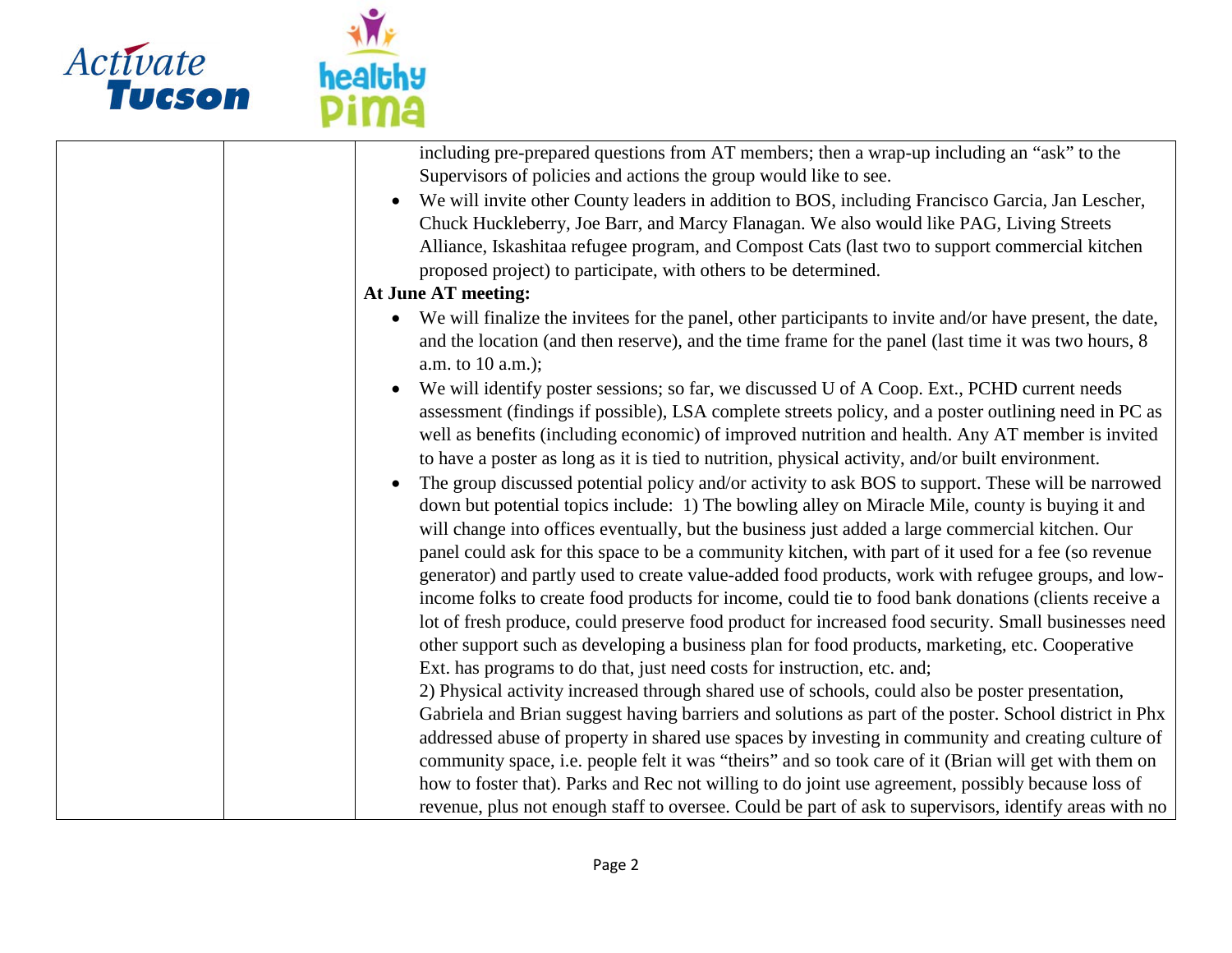

|                                                         |                                               | parks but school space, schools willing but lack of parks and rec funding. There is a GIS mapping<br>to show areas with lack of access of parks, plus low income, Gabby and Dan know about this tool.<br>3) Social determinants of health, provide information about this and suggestions on how it can be<br>addressed. The PC needs assessment is gathering data about this and may have for November<br>panel. Could show life expectancy in PC zip codes to illustrate the variance.                                                                                                                                                                                                                                                                                                                                                                                                                                                                                                                                                                                                                        |
|---------------------------------------------------------|-----------------------------------------------|-----------------------------------------------------------------------------------------------------------------------------------------------------------------------------------------------------------------------------------------------------------------------------------------------------------------------------------------------------------------------------------------------------------------------------------------------------------------------------------------------------------------------------------------------------------------------------------------------------------------------------------------------------------------------------------------------------------------------------------------------------------------------------------------------------------------------------------------------------------------------------------------------------------------------------------------------------------------------------------------------------------------------------------------------------------------------------------------------------------------|
| <b>Invite a Friend to</b><br><b>Attend!</b>             | Annemarie                                     | Annemarie would like to increase the AT membership – she asks all attendees to bring a friend to the<br><b>June meeting.</b> Those who haven't attended in while, we miss you! Please note we are offering a call-in<br>option to facilitate attendance.                                                                                                                                                                                                                                                                                                                                                                                                                                                                                                                                                                                                                                                                                                                                                                                                                                                        |
| <b>Member Activities</b><br>and<br><b>Announcements</b> | Members                                       | This Saturday, May 19 <sup>th</sup> , Garden Kitchen Asian cooking class, \$55 per participant, register at the<br>$\bullet$<br>link: http://thegardenkitchen.org/event/asian-flavor<br>May 29 <sup>th</sup> , Diabetes Prevention program begins, one-year program, at Garden Kitchen, no charge,<br>proven program, reimbursement possible for those providing the program<br>http://thegardenkitchen.org/event/diabetes-prevention-class<br>U of A Superhero fun day, went well for first time, thanks to all who came out!<br><b>June 8th</b> , CFB has Teen Hunger workshops open to all high school students, see attached flyer for<br>more information.<br>Train the Trainer event with LSA, lots of attendees, to spread word about complete streets policy, two-<br>hour training, gives tangible next steps. Ask Gabriela if you are interested in having an LSA complete<br>streets training for your group<br>Job Opening - Child & Family Resources, Marie has a new position and they are hiring her<br>replacement to direct CFR Youth Programs http://www.childfamilyresources.org/jobopenings |
| • We will continue planning our next AT Panel<br>TT.    | And review results from the Wilder Evaluation | Next Meeting: Wednesday, June 20, 8:30 a.m. to 10:00 a.m. at TOMF, 3182 N. Swan Road                                                                                                                                                                                                                                                                                                                                                                                                                                                                                                                                                                                                                                                                                                                                                                                                                                                                                                                                                                                                                            |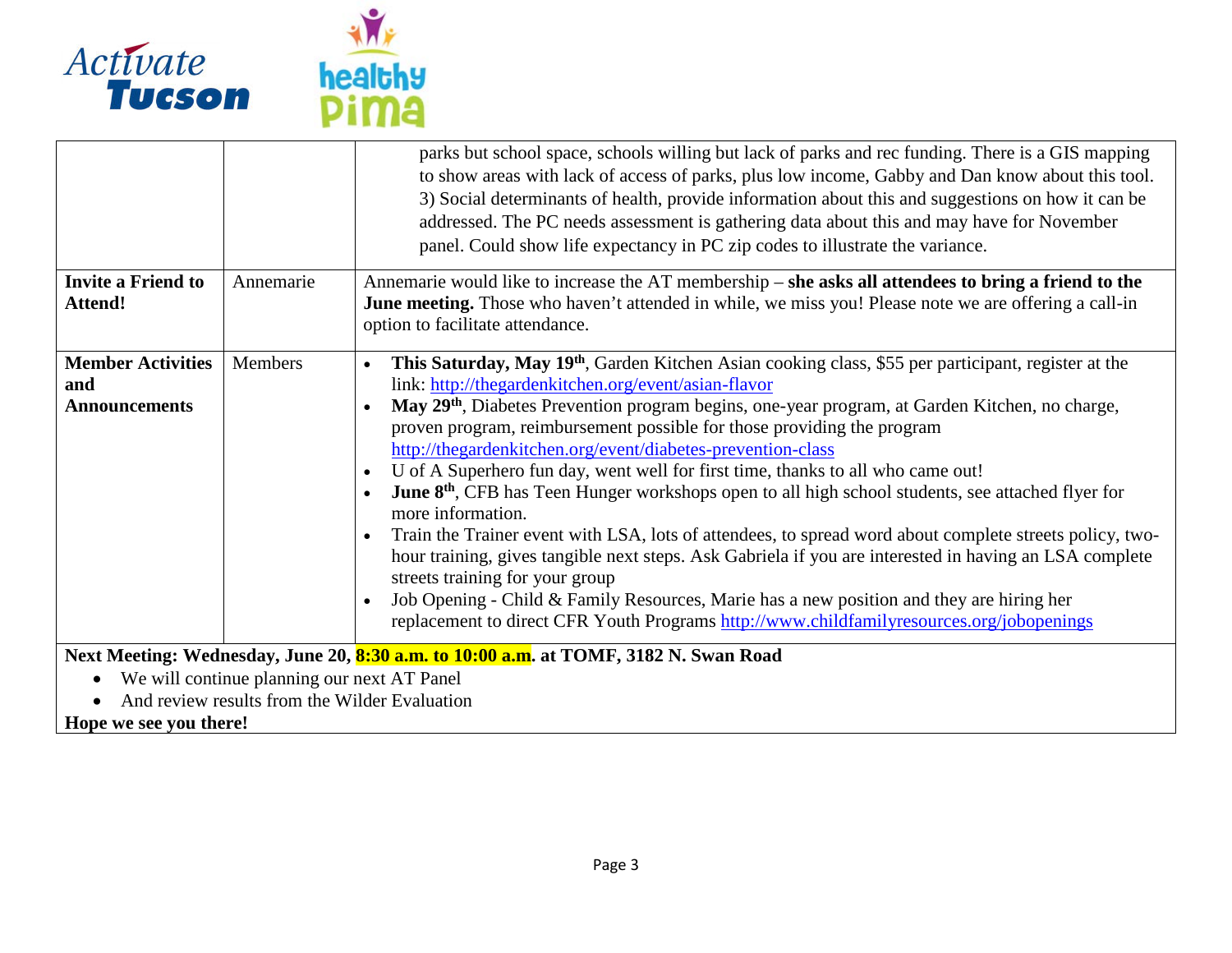

| Date (Time):                 | August 15, 2018 at 8:30 a.m.                                                                                                                                                                                                                                   |
|------------------------------|----------------------------------------------------------------------------------------------------------------------------------------------------------------------------------------------------------------------------------------------------------------|
| Topic:                       | <b>Monthly Meeting</b>                                                                                                                                                                                                                                         |
| Attendees:                   | Carolyn Owens, 501 Navigation; Sabrina Plattner and Gabriela Barillas-Longoria, U of A Nutrition Network; Rhonda<br>Gonzales, Community Food Bank; Brian Eller PCHD; Moira Alexander, El Rio Health; Jenn Parlin, The Garden Kitchen;<br>Jessica Boerman, TOMF |
| Apologies:                   |                                                                                                                                                                                                                                                                |
| <b>Meeting Facilitators:</b> | Co-Chair Carolyn Owens                                                                                                                                                                                                                                         |
| Minutes Prepared By:         | Carolyn Owens                                                                                                                                                                                                                                                  |

| <b>Agenda Topics</b>  | <b>Responsible</b> | <b>Discussion</b>                                                                                                                                                                                                                             |
|-----------------------|--------------------|-----------------------------------------------------------------------------------------------------------------------------------------------------------------------------------------------------------------------------------------------|
| <b>New Activate</b>   | Annemarie          | A big thank you to Annemarie (with help from an intern from CFB) in updating the AT website! Please                                                                                                                                           |
| <b>Tucson website</b> |                    | visit https://www.activatetucson.org to see the improved site.                                                                                                                                                                                |
|                       |                    | AT members action request -                                                                                                                                                                                                                   |
|                       |                    | Some of the logos need updating, if it's one of yours, please send to Annemarie and she will upload<br>it. Also, if you are an AT member and your logo is not shown, please send to Annemarie. All the<br>logos link to the partner websites. |
|                       |                    | • Please link AT's website from your website                                                                                                                                                                                                  |
|                       |                    | • We discussed changing the photos to Tucson and SW images, Annemarie will upload photos from<br>the Hendrick Elementary event, please send photos to include                                                                                 |
|                       |                    | We need content, please send any related articles, advocacy, and upcoming events to Annemarie to<br>include in the website. She will add regular classes such as El Rio, CFB, Garden Kitchen                                                  |
|                       |                    | We will add "Fun things to do" link, Brian will send photo and info about mushroom hunting, other<br>ideas to support staying active and healthy, especially family friendly activities, please send                                          |
|                       |                    | We discussed creating FB and Twitter for AT and linking from the website, but need staff to                                                                                                                                                   |
|                       |                    | manage and upload, AT has hashtag. This will be a better way to share events and activities. Can<br>anyone volunteer to manage social media for AT?                                                                                           |
|                       |                    | Annemarie checks the email link from the website daily                                                                                                                                                                                        |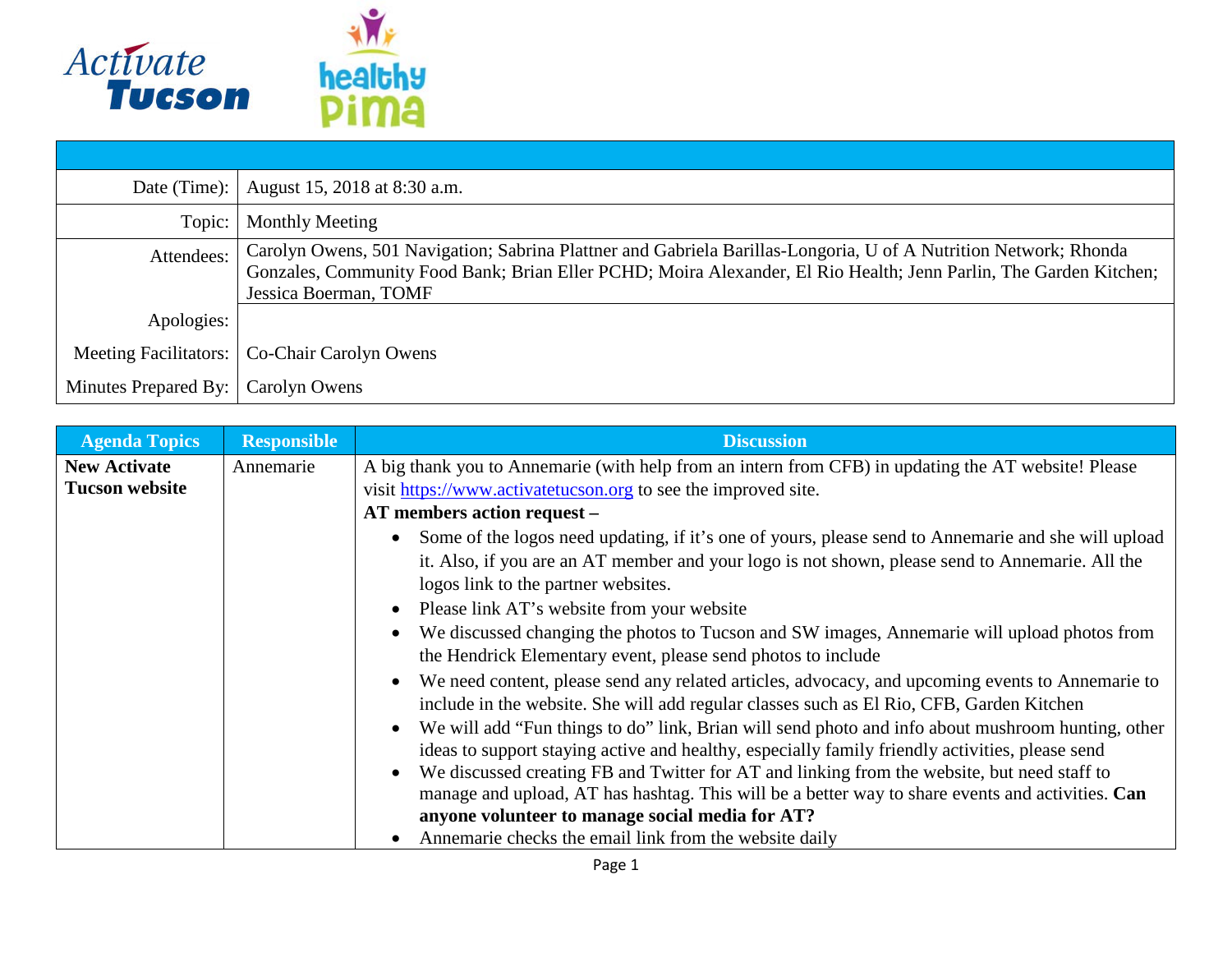

| Group | As mentioned, the next AT panel will be with the Pima County Board of Supervisors. The group had a                     |
|-------|------------------------------------------------------------------------------------------------------------------------|
|       | terrific discussion and made the following decisions:                                                                  |
|       | • The BOS Panel will be scheduled for early November 2018; Please note, we may be changing the                         |
|       | previously announced November 8 <sup>th</sup> date as neither Miller nor Christy is able to attend, and the group      |
|       | felt their presence was important. Annemarie and Carolyn will follow up with the Supervisors and send                  |
|       | an update as soon as available;                                                                                        |
|       | • The location still needs to be determined - Pima County Housing does not have enough room for a                      |
|       | poster session. The group discussed several locations, but we need to avoid government buildings,                      |
|       | including TPD and Fire Dept. as some potential attendees may be hesitant about going to those places,                  |
|       | PCHD is not an option because of a conflict. Criteria is a place with free parking that is easily accessed.            |
|       | Annemarie will see if we can get the room at the YWCA at no charge.                                                    |
|       | • The agenda will include a poster session/networking/information sharing for the first part; an opening               |
|       | with kudos to BOS for recent accomplishments including the Loop, road improvements, support of the                     |
|       | Garden Kitchen, support of school garden produce consumed in school, and others to be identified; then                 |
|       | BOS presentation about the characteristics of the regions they serve, priorities, and processes, as well as            |
|       | how best to work with your Supervisor; a Q and A period with attendees including pre-prepared                          |
|       | questions from AT members; then a wrap-up including an "ask" to the Supervisors of policies and                        |
|       | actions the group would like to see.                                                                                   |
|       | • We will invite other County leaders in addition to BOS, including Francisco Garcia, Jan Lescher, Chuck               |
|       | Huckleberry, Joe Barr, and Marcy Flanagan. We also would like PAG, Living Streets Alliance,                            |
|       | Iskashitaa refugee program, and Compost Cats (last two to support commercial kitchen proposed                          |
|       | project), PC Food Alliance, and TUGO bike share. Once location and date finalized we will finalize the<br>invite list. |
|       | • Need to finalize poster sessions; we have discussed U of A Coop. Ext., PCHD current needs assessment                 |
|       | (findings if possible), LSA complete streets policy, and a poster outlining need in PC as well as benefits             |
|       | (including economic) of improved nutrition and health. Garden Kitchen will invite Flowers and Bullets,                 |
|       | House of Neighborly Service for poster sessions. Any AT member is invited to have a poster as long as                  |
|       | it is tied to nutrition, physical activity, and/or built environment.                                                  |
|       | • The group discussed potential policy and/or activity to ask BOS to support. These will be narrowed                   |
|       | down but potential topics include: 1) The bowling alley on Miracle Mile, county is buying it and will                  |
|       |                                                                                                                        |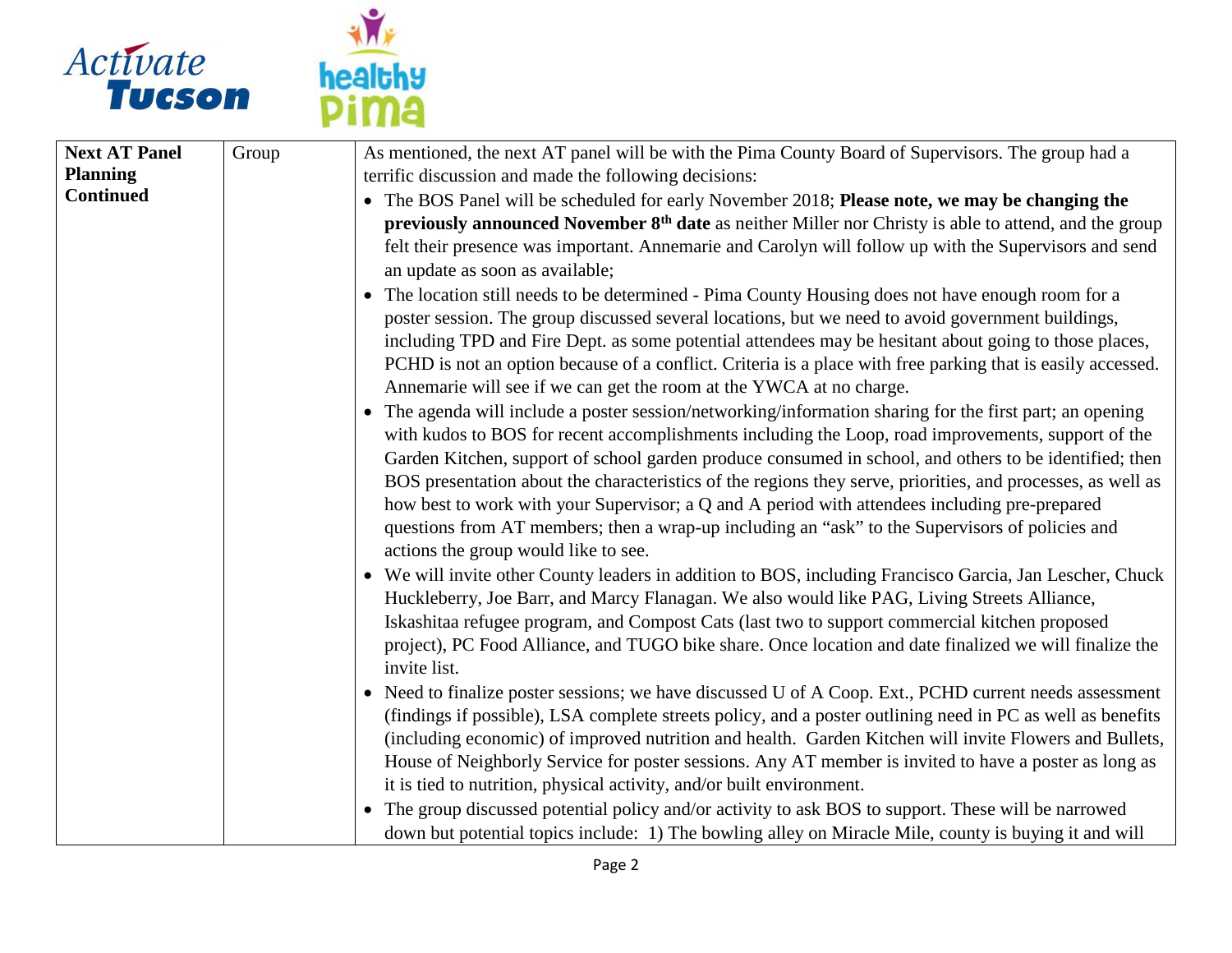

|                          |          | change into offices eventually, but the business just added a large commercial kitchen. Our panel could<br>ask for this space to be a community kitchen, with part of it used for a fee (so revenue generator) and |  |
|--------------------------|----------|--------------------------------------------------------------------------------------------------------------------------------------------------------------------------------------------------------------------|--|
|                          |          | partly used to create value-added food products, work with refugee groups, and low-income folks to                                                                                                                 |  |
|                          |          | create food products for income, could tie to food bank donations (clients receive a lot of fresh produce,                                                                                                         |  |
|                          |          | could preserve food product for increased food security. Small businesses need other support such as                                                                                                               |  |
|                          |          | developing a business plan for food products, marketing, etc. Cooperative Ext. has programs to do that,                                                                                                            |  |
|                          |          | just need costs for instruction, etc. and;                                                                                                                                                                         |  |
|                          |          | 2) Physical activity increased through shared use of schools, could also be poster presentation, Gabriela                                                                                                          |  |
|                          |          | and Brian suggest having barriers and solutions as part of the poster. School district in Phx addressed                                                                                                            |  |
|                          |          | abuse of property in shared use spaces by investing in community and creating culture of community                                                                                                                 |  |
|                          |          | space, i.e. people felt it was "theirs" and so took care of it (Brian will get with them on how to foster                                                                                                          |  |
|                          |          | that). Parks and Rec not willing to do joint use agreement, possibly because loss of revenue, plus not                                                                                                             |  |
|                          |          | enough staff to oversee. Could be part of ask to supervisors, identify areas with no parks but school                                                                                                              |  |
|                          |          | space, schools willing but lack of parks and rec funding.                                                                                                                                                          |  |
|                          |          | 3) Social determinants of health, provide information about this and suggestions on how it can be                                                                                                                  |  |
|                          |          | addressed. The PC needs assessment is gathering data about this and may have for November panel.                                                                                                                   |  |
|                          |          | Could show life expectancy in PC zip codes to illustrate the variance.                                                                                                                                             |  |
| <b>Wilder Evaluation</b> | Gabriela | Thank you to everyone who took the time out of their busy schedules to complete the survey! And thank                                                                                                              |  |
| for Coalitions           |          | you to Gabriela for coordinating this and providing the survey to our group. This is a valuable resource to                                                                                                        |  |
|                          |          | help AT improve. The results are attached. Ten members completed the survey, the roster shows 88                                                                                                                   |  |
|                          |          | individuals representing 49 organizations.                                                                                                                                                                         |  |
|                          |          | Highlights from survey results are:                                                                                                                                                                                |  |
|                          |          | There are many key stakeholders involved                                                                                                                                                                           |  |
|                          |          | Leadership is skilled                                                                                                                                                                                              |  |
|                          |          | The group is flexible in how we work                                                                                                                                                                               |  |
|                          |          | There is open and frequent communication                                                                                                                                                                           |  |
|                          |          | Areas that need improvement:                                                                                                                                                                                       |  |
|                          |          | Better communication of goals and objectives<br>$\bullet$                                                                                                                                                          |  |
|                          |          | Clear procedures for voting and making decisions                                                                                                                                                                   |  |
|                          |          | Orientation for new members                                                                                                                                                                                        |  |
|                          |          | More funds to accomplish the work                                                                                                                                                                                  |  |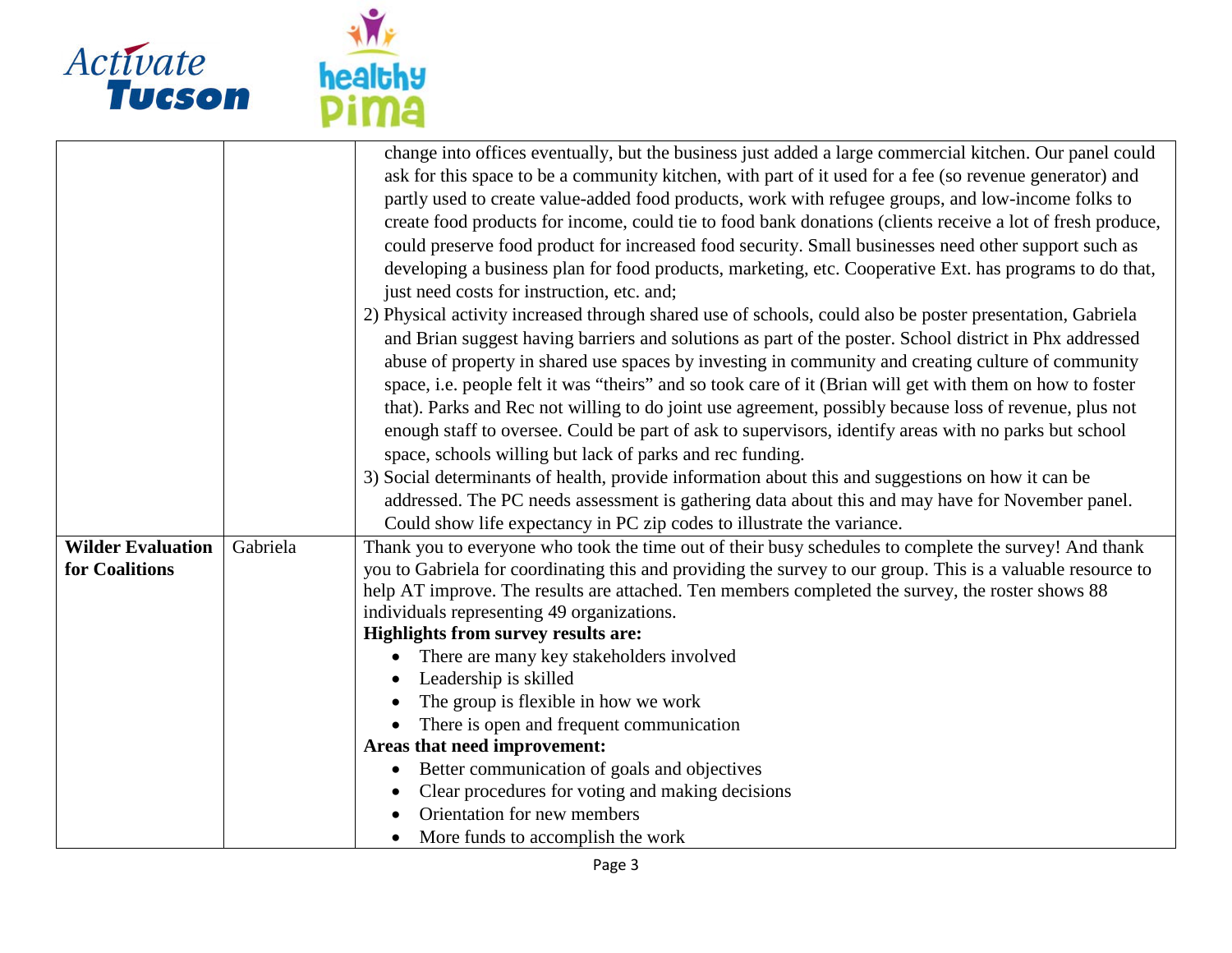



|                                                                                                            |           | Changes discussed to address -                                                                                                     |
|------------------------------------------------------------------------------------------------------------|-----------|------------------------------------------------------------------------------------------------------------------------------------|
|                                                                                                            |           | 1. The work plan will be updated with additional detail added, helping members have a clear vision on                              |
|                                                                                                            |           | how they can support the work                                                                                                      |
|                                                                                                            |           | 2. At each AT meeting a few minutes will be taken to review the work plan and any recent                                           |
|                                                                                                            |           | accomplishments                                                                                                                    |
|                                                                                                            |           | The goals from the work plan will be placed at the AT website home page                                                            |
|                                                                                                            |           | 4. We may want to change or update the AT mission                                                                                  |
|                                                                                                            |           | $AT$ members $-$                                                                                                                   |
|                                                                                                            |           | Please review the survey results and consider changes we can implement to better engage with members                               |
|                                                                                                            |           | and the community.                                                                                                                 |
| <b>Parks Discussion</b>                                                                                    | Annemarie | Annemarie reports COT Parks is requesting a bond for much-needed improvements to City parks (she is on                             |
|                                                                                                            | and Jenn  | the parks board). AT will advocate for <b>passage of Prop 407 in the Nov election</b> , a bond initiative, to allow                |
|                                                                                                            |           | \$225 million to be used for park improvements. There are no taxes associated with it. This will be added to                       |
|                                                                                                            |           | the AT website. Please visit https://www.tucsonaz.gov/newsnet/parks-and-recreation-bond-proposal-                                  |
|                                                                                                            |           | details-now-online for more info and a link to a full map of proposed projects.                                                    |
|                                                                                                            |           | Jenn reports that South Tucson is looking for funds for pocket parks. AT members said yes to sponsoring                            |
|                                                                                                            |           | one, it only costs around \$10,000. We will look for funds for this and work with Jenn.                                            |
| <b>Member Activities</b>                                                                                   | Members   | CFB has Hunger Walk on September 15th, visit                                                                                       |
| and                                                                                                        |           | https://www.communityfoodbank.org/Events/Detail/hungerwalk-2018 for info and to register,                                          |
| <b>Announcements</b>                                                                                       |           | Annemarie will add link to AT website                                                                                              |
|                                                                                                            |           | Walk and Bike to School efforts are now more collaborative, and schools who would like to participate                              |
|                                                                                                            |           | in school wellness (SHAC) and walk and bike can visit https://www.healthypima.com/schools for                                      |
|                                                                                                            |           | more info                                                                                                                          |
|                                                                                                            |           | <b>PLEASE NOTE NEW DATE</b> - Next Meeting: Wednesday, Sept 12, 8:30 a.m. to 10:00 a.m. at TOMF, 3182 N. Swan Road (Sept 19 is Yom |
|                                                                                                            |           |                                                                                                                                    |
| Kipper, thanks to Sabrina for bringing it to our attention)<br>We will continue planning our next AT Panel |           |                                                                                                                                    |
| $\bullet$                                                                                                  |           |                                                                                                                                    |
| And an update on the work plan plus improvements based on the survey results<br>$\bullet$                  |           |                                                                                                                                    |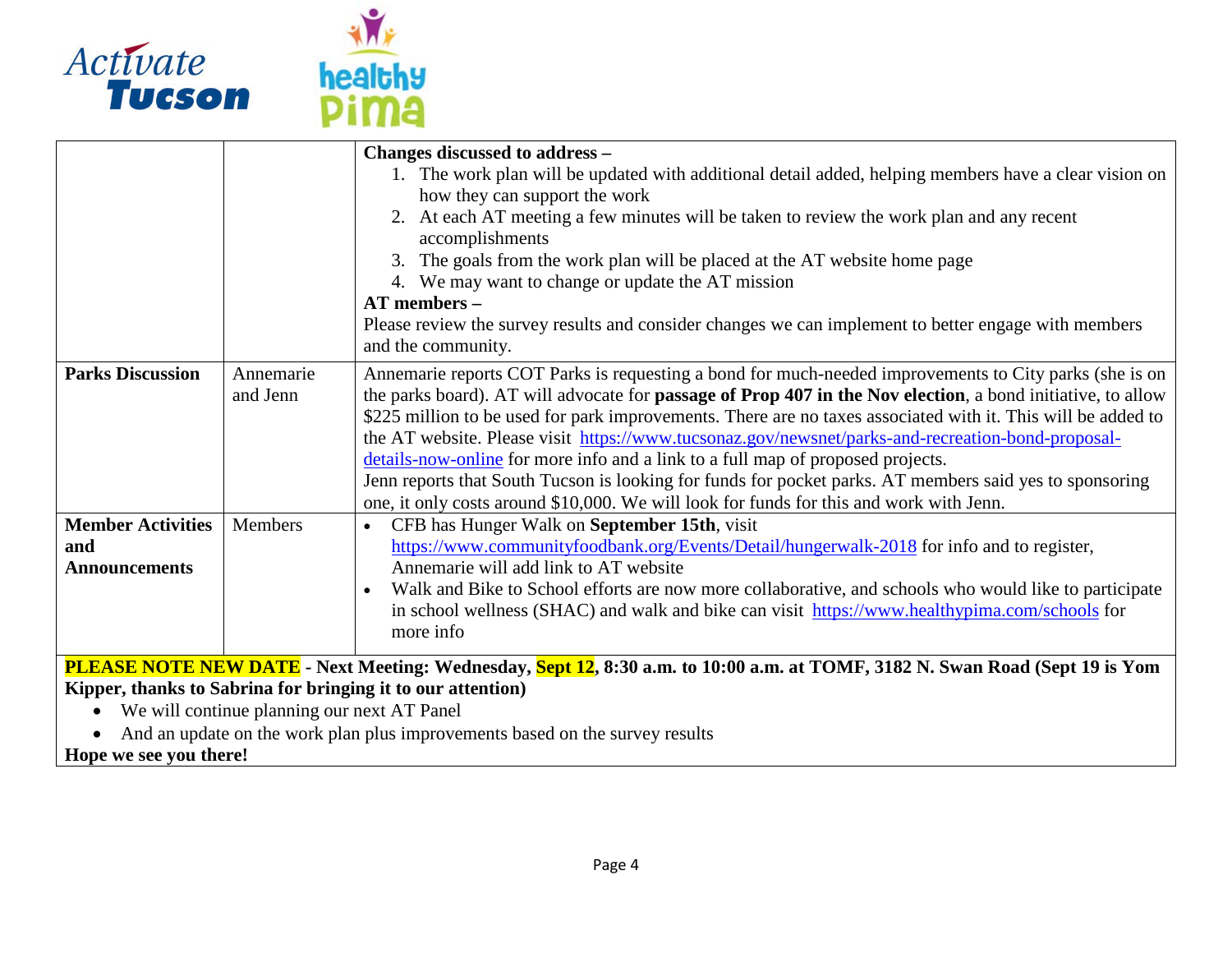

| Date (Time):          | September 12, 2018 at 8:30 a.m.                                                                                     |
|-----------------------|---------------------------------------------------------------------------------------------------------------------|
| Topic:                | Monthly Meeting                                                                                                     |
| Attendees:            | Carolyn Owens, 501 Navigation; Sabrina Plattner U of A Nutrition Network; Ruth Reiman, PAG; Jenn Parlin, The Garden |
|                       | Kitchen; and Jessica Boerman, TOMF                                                                                  |
| Apologies:            | Annemarie Medina, Gabriela Barillas-Longoria, Brian Eller, Mary Kinkade, and Nic Cogdall                            |
| Meeting Facilitators: | Co-Chair Carolyn Owens                                                                                              |
| Minutes Prepared By:  | Carolyn Owens                                                                                                       |

| <b>Responsible</b> | <b>Discussion</b>                                                                                                                                                                                                                                                                                                                                                                                                                                                                                                                                                                                                                                                                                                                                         |
|--------------------|-----------------------------------------------------------------------------------------------------------------------------------------------------------------------------------------------------------------------------------------------------------------------------------------------------------------------------------------------------------------------------------------------------------------------------------------------------------------------------------------------------------------------------------------------------------------------------------------------------------------------------------------------------------------------------------------------------------------------------------------------------------|
| Group              | As mentioned, the next AT panel will be with the Pima County Board of Supervisors. We have been having<br>difficulty in scheduling a majority of BOS. The group had a terrific discussion and made the following                                                                                                                                                                                                                                                                                                                                                                                                                                                                                                                                          |
|                    | decisions:                                                                                                                                                                                                                                                                                                                                                                                                                                                                                                                                                                                                                                                                                                                                                |
|                    | The BOS Panel will still be scheduled for early November 2018 if at all possible; Jen suggested doing a<br>$\bullet$<br>Doodle Poll to the District contacts. Annemarie created a Doodle Poll and sent it out on September 12 <sup>th</sup> ;<br>Annemarie and Carolyn will follow up with the Supervisors and send the scheduled date as soon as<br>available;                                                                                                                                                                                                                                                                                                                                                                                           |
|                    | The location will be the meeting room at Commerce Park Loop – once the date and time is chosen the co-<br>$\bullet$<br>chairs will contact City of Tucson to schedule. The group chose this location as its easily accessed from the<br>freeway, has an adjacent parking lot, large meeting rooms, and is neutral.                                                                                                                                                                                                                                                                                                                                                                                                                                        |
|                    | The agenda will include a poster session/networking/information sharing for the first part; an opening with<br>$\bullet$<br>kudos to BOS for recent accomplishments including the Loop, road improvements, support of the Garden<br>Kitchen, support of school garden produce consumed in school, and others to be identified; then BOS<br>presentation about the characteristics of the regions they serve, priorities, and processes, as well as how<br>best to work with your Supervisor; a Q and A period with attendees including pre-prepared questions from<br>AT members; then a wrap-up including an "ask" to the Supervisors of policies and actions the group would<br>like to see. Ruth suggests adding air quality issues to the discussion. |
|                    |                                                                                                                                                                                                                                                                                                                                                                                                                                                                                                                                                                                                                                                                                                                                                           |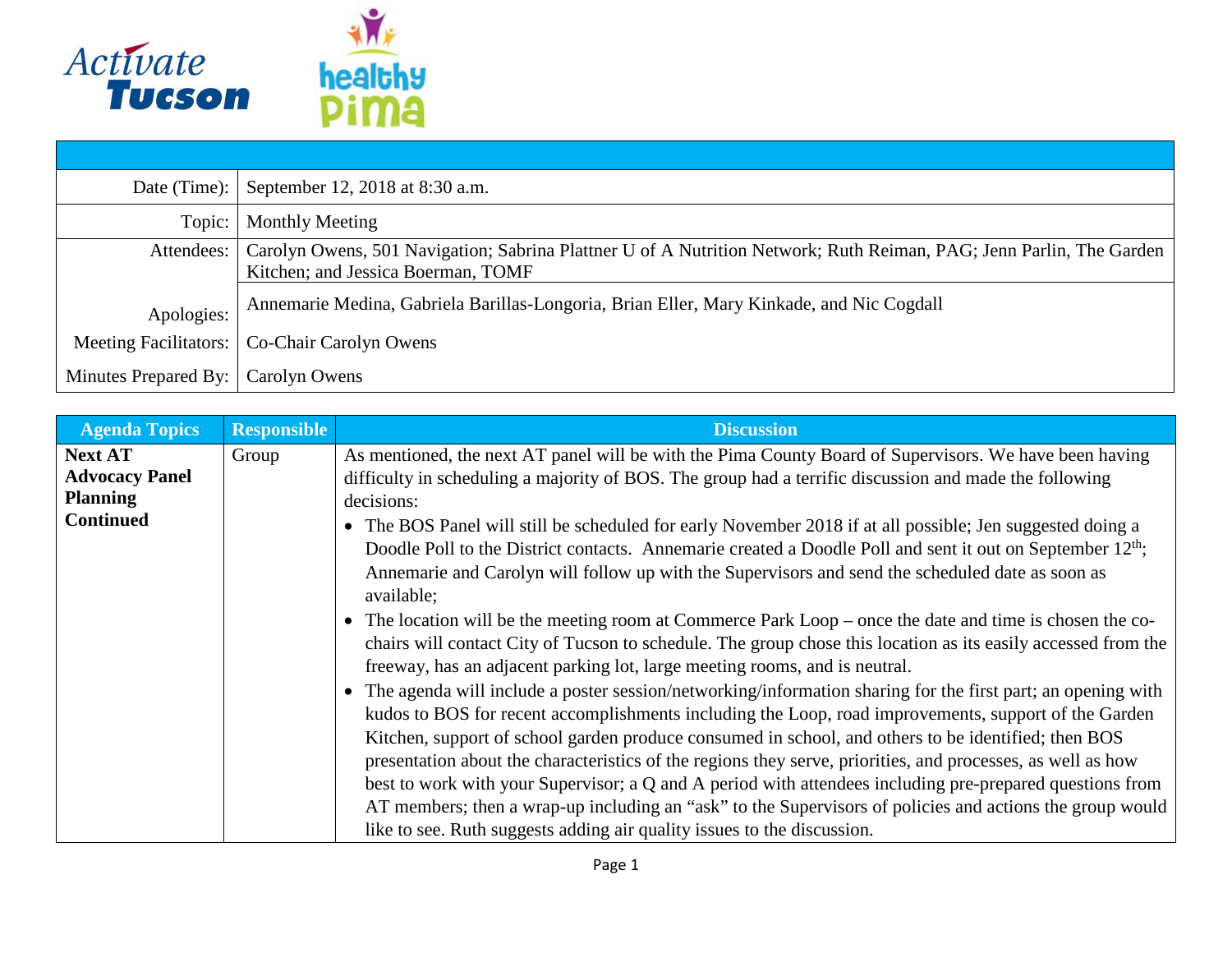

| Activate<br>Tucson     |       | healthy<br><b>Dima</b>                                                                                                                                                                                                                                                                                                                                                                                                                                                                                                                                                                                                                                                                                                                                                                                                                                                                                                                                                                                                                                                                                                                                                                                                                                                                                                                                                                                                                                                                                                                                                                                                                                                                                                                                                                                                                                                                                                                                                                                                                                                                                                                                                                                                                                                                                               |
|------------------------|-------|----------------------------------------------------------------------------------------------------------------------------------------------------------------------------------------------------------------------------------------------------------------------------------------------------------------------------------------------------------------------------------------------------------------------------------------------------------------------------------------------------------------------------------------------------------------------------------------------------------------------------------------------------------------------------------------------------------------------------------------------------------------------------------------------------------------------------------------------------------------------------------------------------------------------------------------------------------------------------------------------------------------------------------------------------------------------------------------------------------------------------------------------------------------------------------------------------------------------------------------------------------------------------------------------------------------------------------------------------------------------------------------------------------------------------------------------------------------------------------------------------------------------------------------------------------------------------------------------------------------------------------------------------------------------------------------------------------------------------------------------------------------------------------------------------------------------------------------------------------------------------------------------------------------------------------------------------------------------------------------------------------------------------------------------------------------------------------------------------------------------------------------------------------------------------------------------------------------------------------------------------------------------------------------------------------------------|
|                        |       | • We will invite other County leaders in addition to BOS, including Francisco Garcia, Jan Lescher, Chuck<br>Huckleberry, Joe Barr, and Marcy Flanagan. We also would like PAG, Living Streets Alliance, Iskashitaa<br>refugee program, and Compost Cats (last two to support commercial kitchen proposed project), PC Food<br>Alliance, and TUGO bike share. Jen has invited House of Neighborly Service and Flowers and Bullets.<br>Once location and date finalized we will finalize the invite list.<br>• We want 8 to 10 posters and need to finalize poster sessions; we have discussed U of A Coop. Ext., U of A<br>Nutrition Network, PCHD current needs assessment (findings if possible), LSA complete streets policy,<br>and a poster outlining need in PC as well as benefits (including economic) of improved nutrition and<br>health, and/or social determinants of health with life expectancy by zip code. Garden Kitchen will invite<br>Flowers and Bullets, House of Neighborly Service for poster sessions. Any AT member is invited to have a<br>poster as long as it is tied to nutrition, physical activity, and/or built environment.<br>• The group discussed potential policy and/or activity to ask BOS to support. These will be narrowed down<br>but potential topics include: 1) Physical activity increased through shared use of schools, could also be<br>poster presentation, Gabriela and Brian suggest having barriers and solutions as part of the poster. School<br>district in Phx addressed abuse of property in shared use spaces by investing in community and creating<br>culture of community space, i.e. people felt it was "theirs" and so took care of it (Brian will get with them<br>on how to foster that). Parks and Rec not willing to do joint use agreement, possibly because loss of<br>revenue, plus not enough staff to oversee. Could be part of ask to supervisors, identify areas with no parks<br>but school space, schools willing but lack of parks and rec funding.<br>2) Social determinants of health, provide information about this and suggestions on how it can be addressed.<br>The PC needs assessment is gathering data about this and may have for November panel. Could show life<br>expectancy in PC zip codes to illustrate the variance. |
|                        |       | 3) Support complete streets in Tucson and Pima County.                                                                                                                                                                                                                                                                                                                                                                                                                                                                                                                                                                                                                                                                                                                                                                                                                                                                                                                                                                                                                                                                                                                                                                                                                                                                                                                                                                                                                                                                                                                                                                                                                                                                                                                                                                                                                                                                                                                                                                                                                                                                                                                                                                                                                                                               |
| <b>Workplan Update</b> | Group | In response to feedback from the Wilder Survey about having more direction and goals, the group reviewed                                                                                                                                                                                                                                                                                                                                                                                                                                                                                                                                                                                                                                                                                                                                                                                                                                                                                                                                                                                                                                                                                                                                                                                                                                                                                                                                                                                                                                                                                                                                                                                                                                                                                                                                                                                                                                                                                                                                                                                                                                                                                                                                                                                                             |
|                        |       | the 2018 Activate Tucson Work Plan.                                                                                                                                                                                                                                                                                                                                                                                                                                                                                                                                                                                                                                                                                                                                                                                                                                                                                                                                                                                                                                                                                                                                                                                                                                                                                                                                                                                                                                                                                                                                                                                                                                                                                                                                                                                                                                                                                                                                                                                                                                                                                                                                                                                                                                                                                  |

**Updates**: The Recess bill passed; we will ask Brian to give an update on this at the October AT meeting and ask about including in a poster for BOS panel (maybe combined with all school wellness efforts) Complete Streets, LSA workshops in progress, to be passed Spring 2019? Annemarie give update next meeting.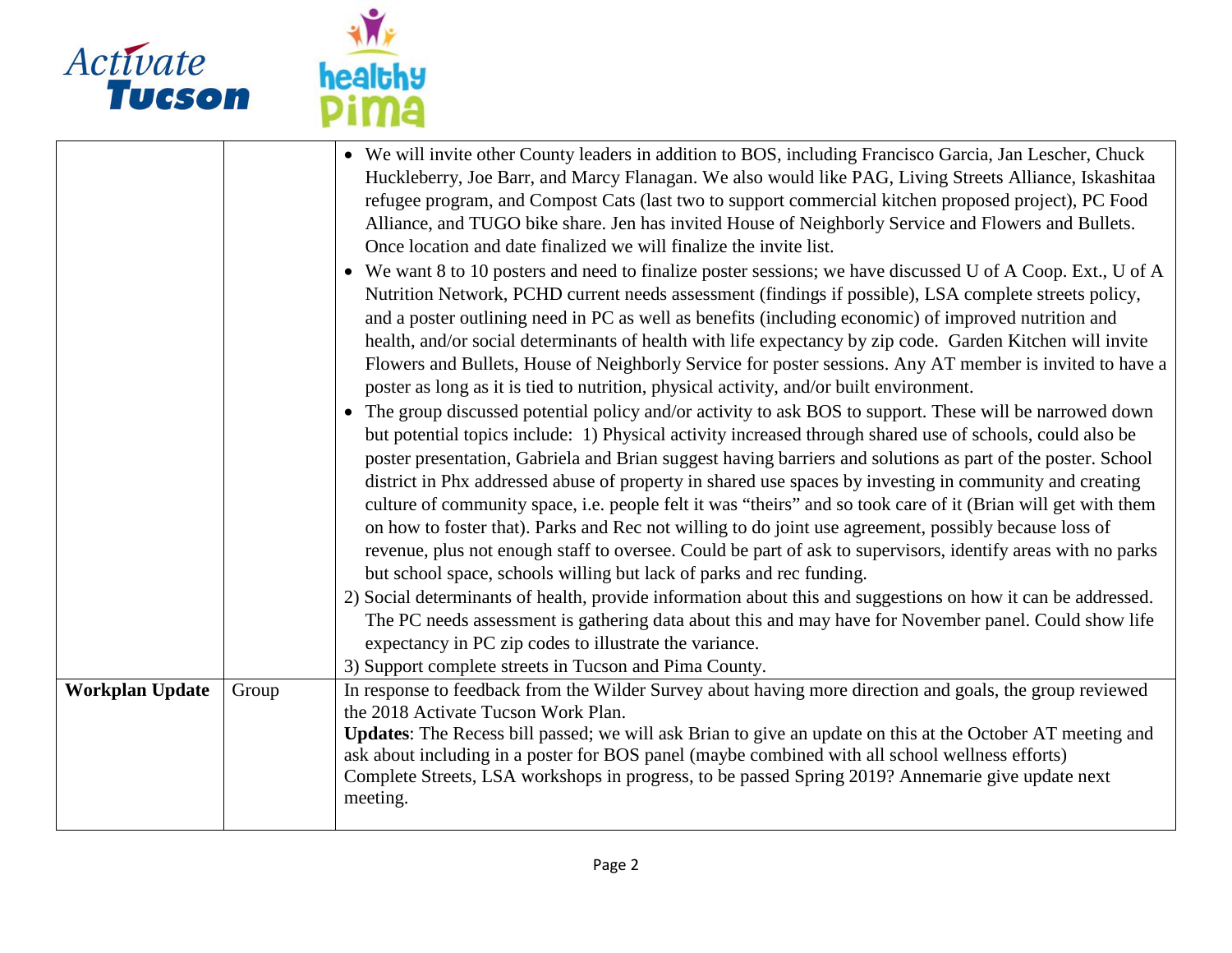

| <b>healthy</b> |  |
|----------------|--|
| Ш              |  |

|                                                                                         |                                  | Potential additions: Ruth will think about possible air quality improvement policy. Had a couple warning        |
|-----------------------------------------------------------------------------------------|----------------------------------|-----------------------------------------------------------------------------------------------------------------|
|                                                                                         |                                  |                                                                                                                 |
|                                                                                         |                                  | days this summer, most poor air quality is from autos, not maintaining emission standards. EPA won't review     |
|                                                                                         |                                  | for years, not enforcing current laws. Review this policy again in the spring (air quality is lowest in the     |
|                                                                                         |                                  | summer).                                                                                                        |
|                                                                                         |                                  | Review clean power bills and/or policies on national level plus local level.                                    |
|                                                                                         |                                  | LSA doesn't have funding for fall Cyclovia, reach out and offer to help? No funding, PAG no longer              |
|                                                                                         |                                  | supporting or Pima County, who sponsors? It may be the event is once a year in future.                          |
|                                                                                         |                                  | Ruth says grocery stores closing in mid-town, why fewer Safeway and Frys? Are food deserts increasing?          |
|                                                                                         |                                  | Possible policy around grocery chains practice of leaving stores empty to reduce competition?                   |
|                                                                                         |                                  | Everyone - Keep thinking about policy for work plan and BOS panel                                               |
|                                                                                         |                                  | In response to requests in the survey, AT co-chairs will compile a member list with affiliations and share with |
|                                                                                         |                                  | the group.                                                                                                      |
| <b>Pima County</b>                                                                      | Group                            | Pima County has purchased the bowling alley on Miracle Mile and as far as we know, will be converting it to     |
| purchase of                                                                             |                                  | offices. However, the bowling alley just completed a renovation to the kitchen on the property. We were         |
| bowling alley                                                                           |                                  | going to discuss this at the BOS Panel but it may be too late by then.                                          |
| update                                                                                  |                                  | We may want to put together a group to meet with Supervisor Bronson and ask the BOS to consider keeping         |
|                                                                                         |                                  | the kitchen for possible future use as a community kitchen. It could be a revenue source for the County as      |
|                                                                                         |                                  | well as potential use for community groups. The group is aware there are many issues to implement but are       |
|                                                                                         |                                  | hoping we can at least have the kitchen preserved and considered for this use.                                  |
|                                                                                         |                                  | Update, please see link to article stating no development for a year; we will probably go back to               |
|                                                                                         |                                  | including this as part of the BOS panel.                                                                        |
| <b>Member Activities</b>                                                                | Members                          | Nov 3rd, Garden Kitchen Desert Foods Festival 10 a.m. to 2 p.m., presentations on food you can harvest          |
| and                                                                                     |                                  | from the desert, with demonstrations, garden tours, native plants, and vendors, Free visit                      |
| <b>Announcements</b>                                                                    |                                  | http://thegardenkitchen.org/event/the-6th-annual-desert-food-festival for more information.                     |
|                                                                                         |                                  | Also on Nov 3 <sup>rd</sup> , from 1 p.m. to 4 p.m. Pumpkin Smash at Community Food Bank Las Milpitas           |
|                                                                                         |                                  | Community Farm, AT will have a table there, come by after the Desert Food Festival and smash your               |
|                                                                                         |                                  | Halloween pumpkin!                                                                                              |
| Next Meeting: Wednesday, October 17, 8:30 a.m. to 10:00 a.m. at TOMF, 3182 N. Swan Road |                                  |                                                                                                                 |
| Final planning of our next AT Advocacy Panel                                            |                                  |                                                                                                                 |
| $\bullet$                                                                               | Updates on the 2018 AT work plan |                                                                                                                 |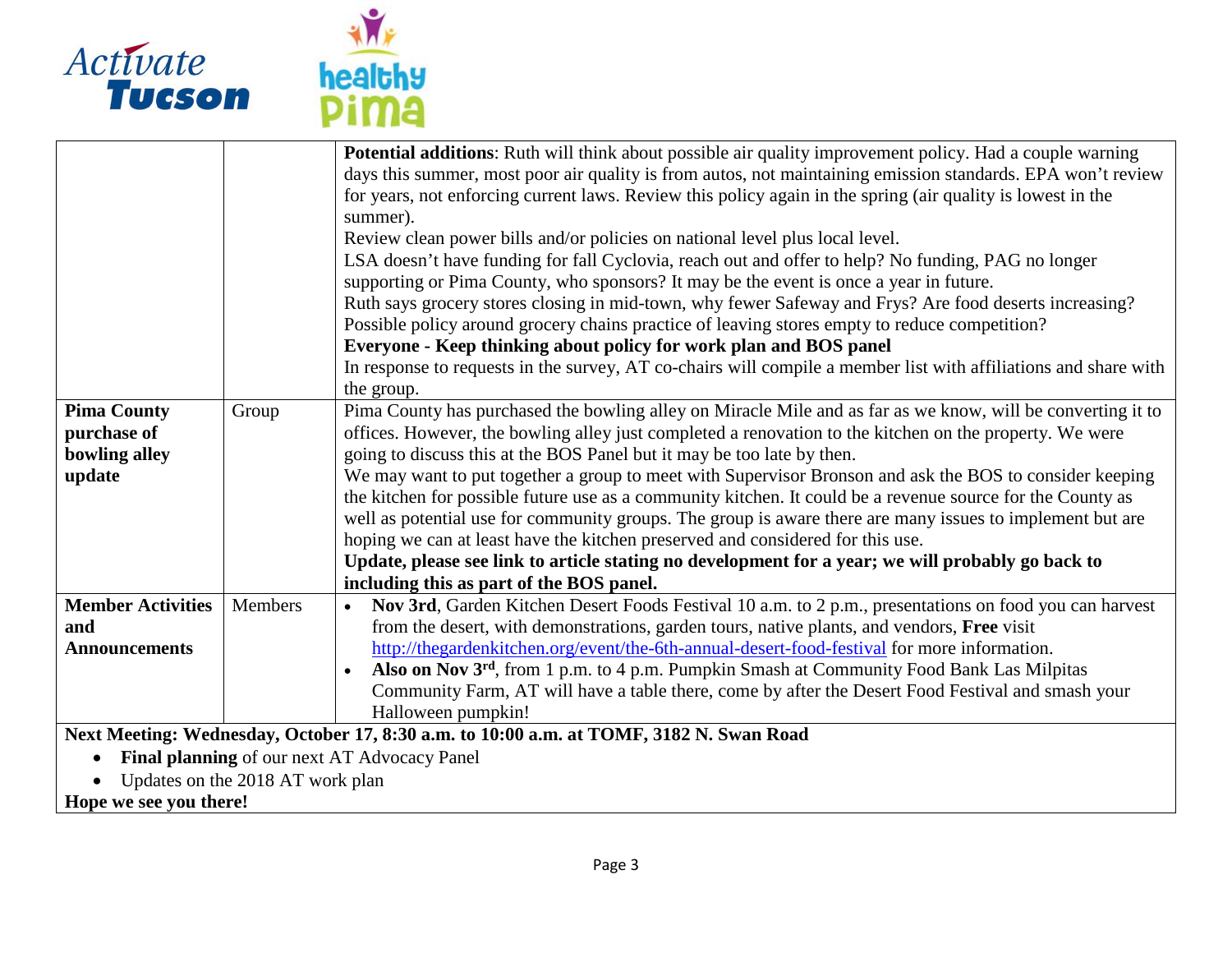

| Date (Time):                 | October 17, 2018 at 8:30 a.m.                                                                                                                                                                                     |
|------------------------------|-------------------------------------------------------------------------------------------------------------------------------------------------------------------------------------------------------------------|
| Topic:                       | Monthly Meeting                                                                                                                                                                                                   |
| Attendees:                   | Annemarie Medina, YMCA; Carolyn Owens, 501 Navigation; Sabrina Plattner MEZCHOP; Jenn Parlin, The Garden<br>Kitchen; Nic Cogdall and Brian Eller, PCHD; Linsey Cushman, AZ Health Zone; and Jessica Boerman, TOMF |
| Apologies:                   | Gabriela Barillas-Longoria and Rhonda Gonzales                                                                                                                                                                    |
| <b>Meeting Facilitators:</b> | Co-Chair Carolyn Owens                                                                                                                                                                                            |
| Minutes Prepared By:         | Carolyn Owens                                                                                                                                                                                                     |

| <b>Agenda Topics</b>                                                        | <b>Responsible</b> | <b>Discussion</b>                                                                                                                                                                                                                                                                                                                                                                                                                                                                                                                                                                                                                                                                                                                                                                                                                                                                                                                                                                                                                                                                                           |
|-----------------------------------------------------------------------------|--------------------|-------------------------------------------------------------------------------------------------------------------------------------------------------------------------------------------------------------------------------------------------------------------------------------------------------------------------------------------------------------------------------------------------------------------------------------------------------------------------------------------------------------------------------------------------------------------------------------------------------------------------------------------------------------------------------------------------------------------------------------------------------------------------------------------------------------------------------------------------------------------------------------------------------------------------------------------------------------------------------------------------------------------------------------------------------------------------------------------------------------|
| <b>Next AT</b><br><b>Advocacy Panel</b><br><b>Planning</b><br><b>UPDATE</b> | Group              | As mentioned, the next AT panel will be with the Pima County Board of Supervisors. We have been having<br>difficulty in scheduling a majority of BOS. Due to that and the election year, the Panel will be scheduled in<br>mid-March 2019. This will also allow for the newest Pima County Needs Assessment to be completed and<br>discussed as part of the panel.<br>To ensure we have a robust panel we will invite other County leaders/Departments in addition to BOS,<br>including Francisco Garcia, Jan Lescher, Chuck Huckleberry, Joe Barr, and Marcy Flanagan.<br>Next steps: Finalize date and time and identify location (possibly Jacobs Y); Finalize other PC leaders to<br>invite for the Panel; create invites and send to Pima County BOS and leaders. Identify avenues to promote the<br>event and create a list of groups AT will invite to attend. Finalize list of poster presenters and agenda for the<br>event, have a one-page handout for presenters and questions for the audience. Need to identify a facilitator for<br>the event and refreshments to be provided (if possible). |
| <b>Pima County</b><br>purchase of<br>bowling alley<br><b>UPDATE</b>         | <b>Nic</b>         | Pima County has purchased the bowling alley on Miracle Mile, and Marcy, head of the health dept. has<br>announced the kitchen will be retained, which is great news! However, future use of the kitchen is not yet<br>determined.<br>A group of AT members will meet with Marcy to discuss potential uses for the kitchen including its potential<br>use as a community kitchen. It could be a revenue source for the County as well as used by community<br>groups. The AT members are aware there are many issues to implement a community kitchen but we are                                                                                                                                                                                                                                                                                                                                                                                                                                                                                                                                             |